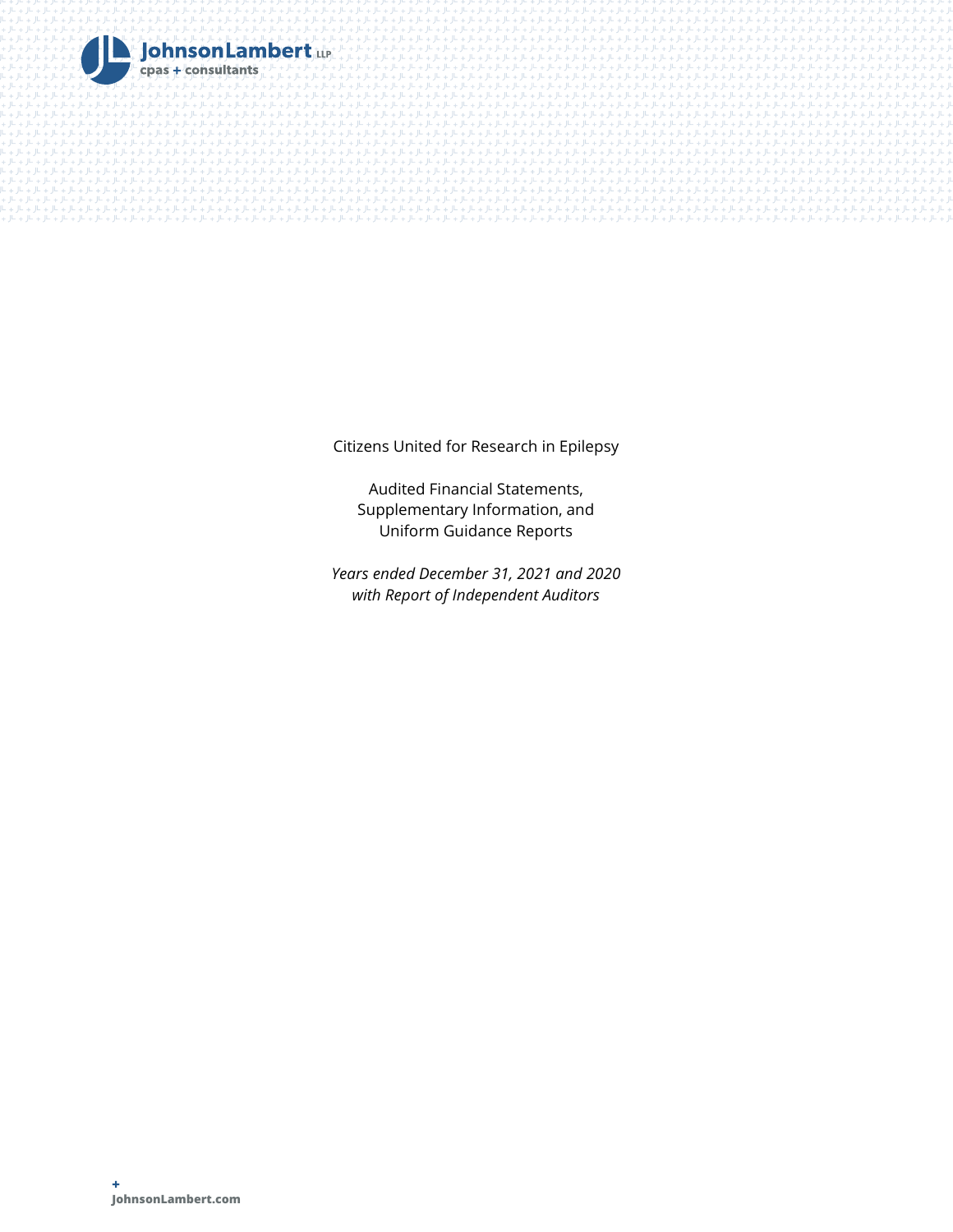# Audited Financial Statements, Supplementary Information, and Uniform Guidance Reports

Years ended December 31, 2021 and 2020

## **Contents**

| <b>Audited Financial Statements</b>                                                                                                                                          |
|------------------------------------------------------------------------------------------------------------------------------------------------------------------------------|
|                                                                                                                                                                              |
| Supplementary Information                                                                                                                                                    |
| Uniform Guidance Reports                                                                                                                                                     |
| Report on Internal Control Over Financial Reporting and on Compliance and Other Matters<br>Based on an Audit of Financial Statements Performed in Accordance with Government |
| Report on Compliance for Each Major Federal Program and Report on Internal Control                                                                                           |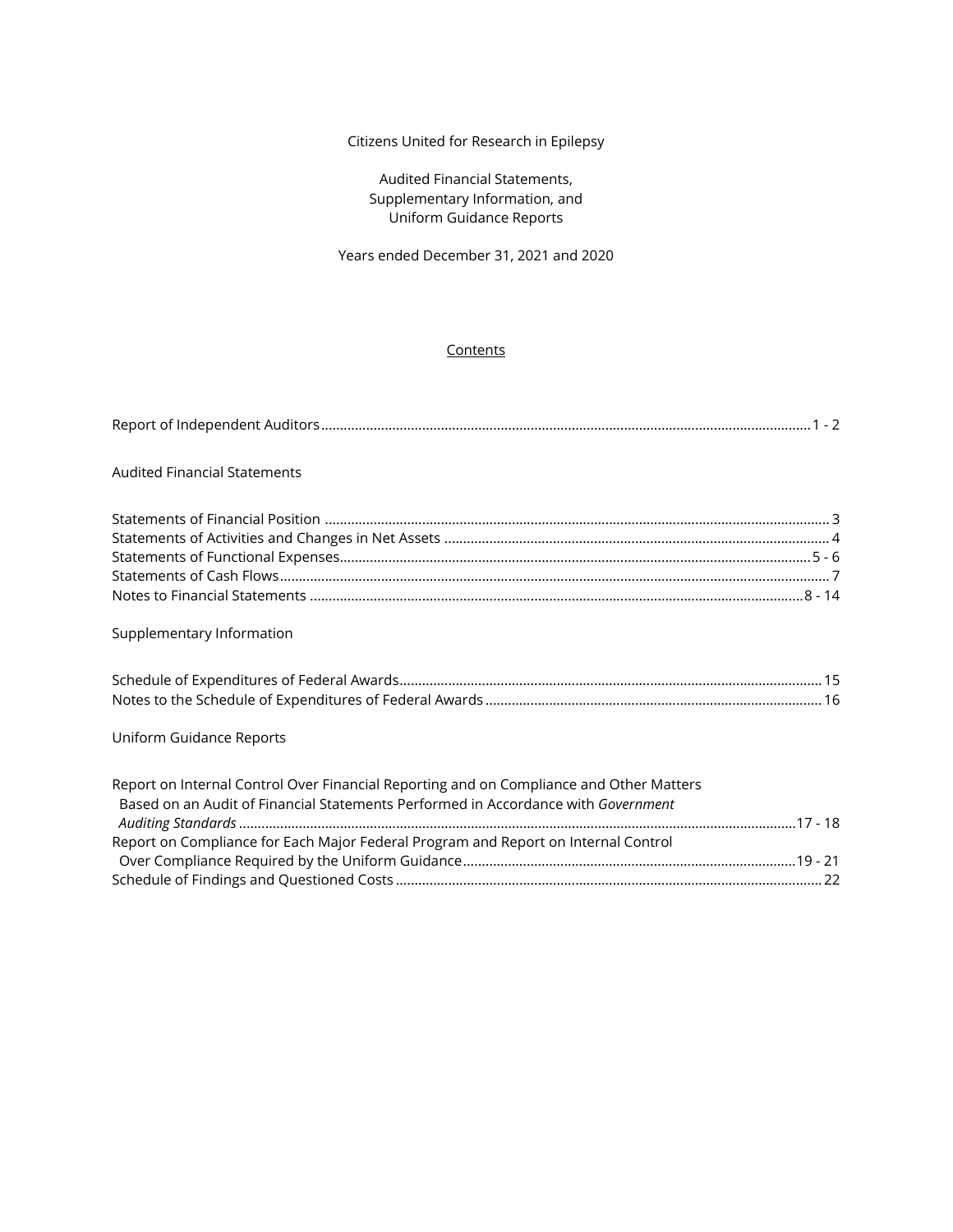

# Report of Independent Auditors

Board of Directors Citizens United for Research in Epilepsy Chicago, Illinois

#### **Report on the Audit of the Financial Statements**

#### *Opinion*

We have audited the financial statements of Citizens United for Research in Epilepsy (CURE Epilepsy), which comprise the statements of financial position as of December 31, 2021 and 2020, and the related statements of activities and change in net assets, functional expenses and cash flows for the years then ended, and the related notes to the financial statements.

In our opinion, the accompanying financial statements present fairly, in all material respects, the financial position of CURE Epilepsy as of December 31, 2021 and 2020, and the changes in its net assets and its cash flows for the years then ended in accordance with accounting principles generally accepted in the United States of America.

#### *Basis for Opinion*

We conducted our audit in accordance with auditing standards generally accepted in the United States of America (GAAS) and the standards applicable to financial audits contained in *Government Auditing Standards*, issued by the Comptroller General of the United States. Our responsibilities under those standards are further described in the Auditor's Responsibilities for the Audit of the Financial Statements section of our report. We are required to be independent of CURE Epilepsy and to meet our other ethical responsibilities, in accordance with the relevant ethical requirements relating to our audit. We believe that the audit evidence we have obtained is sufficient and appropriate to provide a basis for our audit opinion.

#### *Responsibilities of Management for the Financial Statements*

Management is responsible for the preparation and fair presentation of the financial statements in accordance with accounting principles generally accepted in the United States of America, and for the design, implementation, and maintenance of internal control relevant to the preparation and fair presentation of financial statements that are free from material misstatement, whether due to fraud or error.

In preparing the financial statements, management is required to evaluate whether there are conditions or events, considered in the aggregate, that raise substantial doubt about CURE Epilepsy's ability to continue as a going concern within one year after the date that the financial statements are available to be issued.

#### *Auditor's Responsibilities for the Audit of the Financial Statements*

Our objectives are to obtain reasonable assurance about whether the financial statements as a whole are free from material misstatement, whether due to fraud or error, and to issue an auditor's report that includes our opinion. Reasonable assurance is a high level of assurance but is not absolute assurance and therefore, is not a guarantee that an audit conducted in accordance with GAAS and *Government Auditing Standards* will always detect a material misstatement when it exists. The risk of not detecting a material misstatement resulting from fraud is higher than for one resulting from error, as fraud may involve collusion, forgery, intentional omissions, misrepresentations, or the override of internal control. Misstatements are considered material if there is a substantial likelihood that, individually or in the aggregate, they would influence the judgment made by a reasonable user based on the financial statements.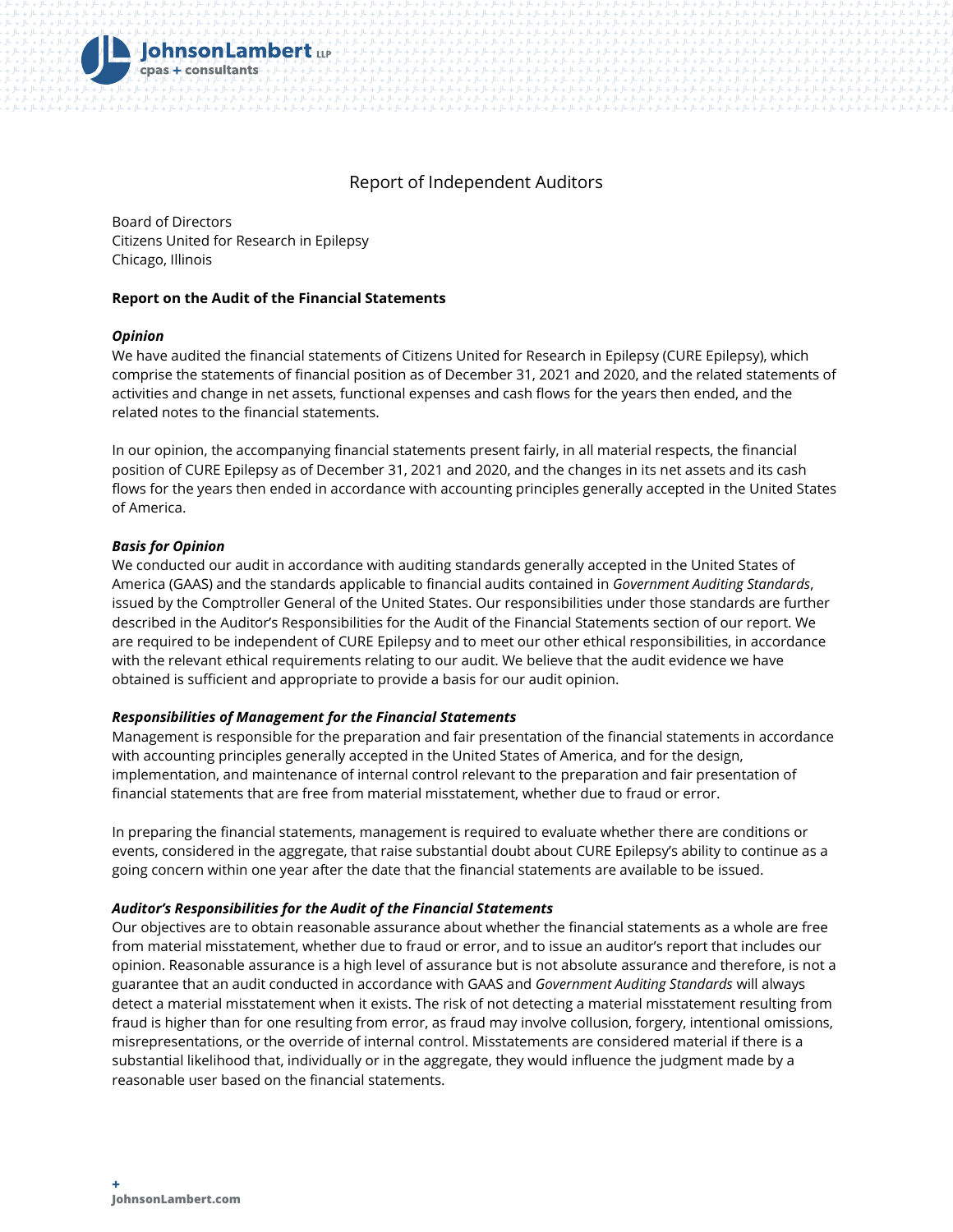In performing an audit in accordance with GAAS and *Government Auditing Standards*, we:

- Exercise professional judgment and maintain professional skepticism throughout the audit.
- Identify and assess the risks of material misstatement of the financial statements, whether due to fraud or error, and design and perform audit procedures responsive to those risks. Such procedures include examining, on a test basis, evidence regarding the amounts and disclosures in the financial statements.
- Obtain an understanding of internal control relevant to the audit in order to design audit procedures that are appropriate in the circumstances, but not for the purpose of expressing an opinion on the effectiveness of CURE Epilepsy's internal control. Accordingly, no such opinion is expressed.
- Evaluate the appropriateness of accounting policies used and the reasonableness of significant accounting estimates made by management, as well as evaluate the overall presentation of the financial statements.
- Conclude whether, in our judgment, there are conditions or events, considered in the aggregate, that raise substantial doubt about CURE Epilepsy's ability to continue as a going concern for a reasonable period of time.

We are required to communicate with those charged with governance regarding, among other matters, the planned scope and timing of the audit, significant audit findings, and certain internal control-related matters that we identified during the audit.

#### *Supplementary Information*

Our audit was conducted for the purpose of forming an opinion on the financial statements as a whole. The accompanying schedule of expenditures of federal awards on page 15 is required by Title 2 U.S. *Code of Federal Regulations Part 200, Uniform Administrative Requirements, Cost Principles, and Audit Requirements for Federal Awards*. Such information is the responsibility of management and was derived from and relates directly to the underlying accounting and other records used to prepare the financial statements and certain additional procedures, including comparing and reconciling such information directly to the underlying accounting and other records used to prepare the financial statements or to the financial statements themselves, and other additional procedures in accordance with auditing standards generally accepted in the United States of America. In our opinion, the schedule of expenditures of federal awards is fairly stated in all material respects in relation to the financial statements as a whole.

#### *Other Reporting Required by Government Auditing Standards*

In accordance with *Government Auditing Standards*, we have also issued our report dated [DATE TBD] on our consideration of CURE Epilepsy's internal control over financial reporting and on our tests of its compliance with certain provisions of laws, regulations, contracts, and grant agreements and other matters. The purpose of that report is solely to describe the scope of our testing of internal control over financial reporting and compliance and the results of that testing, and not to provide an opinion on the effectiveness of CURE Epilepsy's internal control over financial reporting or on compliance. That report is an integral part of an audit performed in accordance with *Government Auditing Standards* in considering CURE Epilepsy's internal control over financial reporting and compliance.

Schuson Jambert LLP

Park Ridge, Illinois April 1, 2022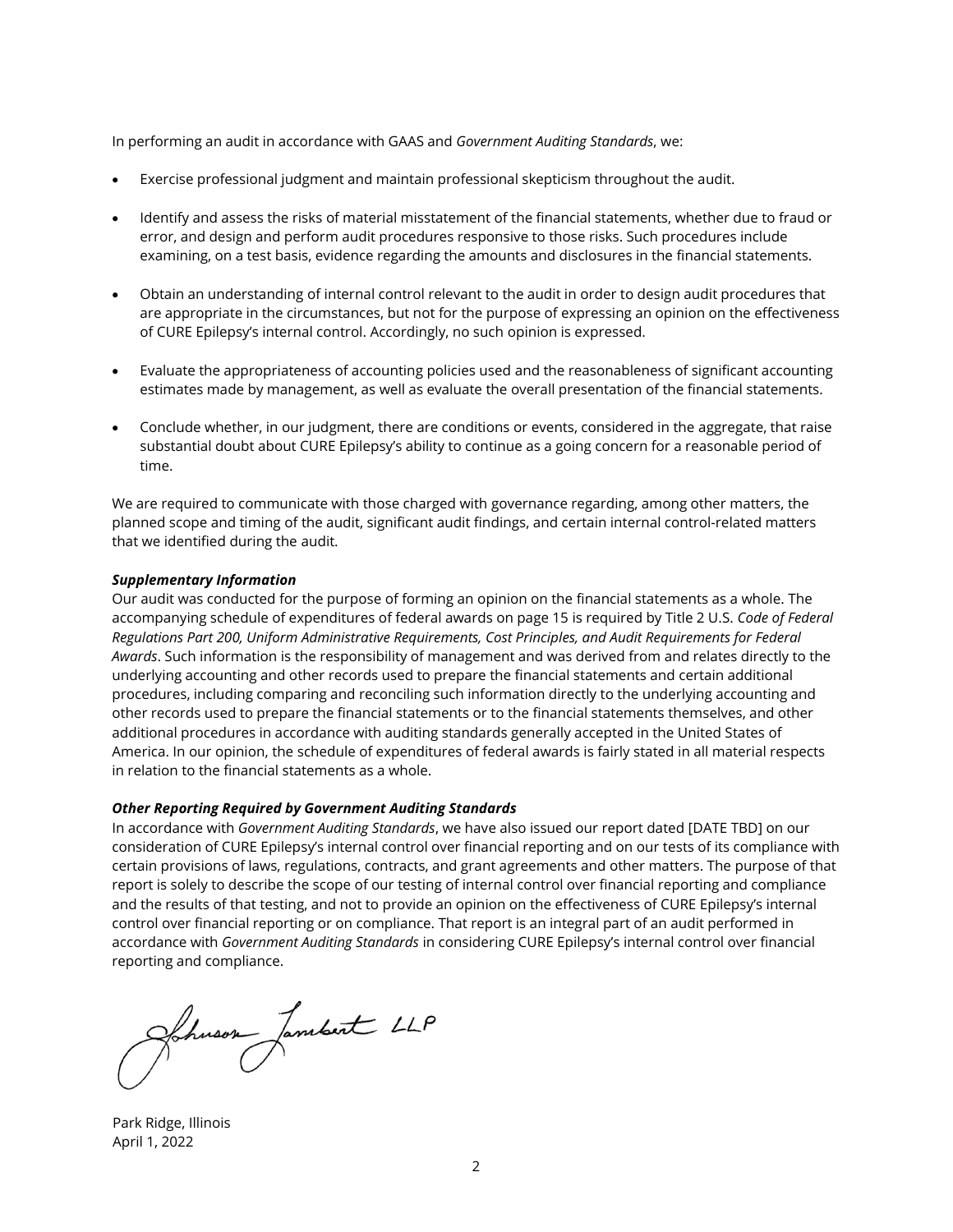# Statements of Financial Position

# December 31,

|                                                |                      | 2021            |                 |                      | 2020              |              |
|------------------------------------------------|----------------------|-----------------|-----------------|----------------------|-------------------|--------------|
|                                                | <b>Without Donor</b> | With Donor      |                 | <b>Without Donor</b> | <b>With Donor</b> |              |
| <b>Assets</b>                                  | Restrictions         | Restrictions    | Total           | Restrictions         | Restrictions      | Total        |
| Cash and cash equivalents                      | 2,756,396            | 472,335<br>\$   | \$<br>3,228,731 | 4,170,943<br>\$      | 345,015<br>\$     | 4,515,958    |
| Investments                                    | 5,907,353            |                 | 5,907,353       | 4,437,822            |                   | 4,437,822    |
| Contributions and grants receivable, net       | 403,764              | 850,282         | 1,254,046       | 99,964               | 1,430,780         | 1,530,744    |
| Prepaid expenses and other assets              | 52,012               |                 | 52,012          | 53,199               |                   | 53,199       |
| Fixed assets, less accumulated depreciation of |                      |                 |                 |                      |                   |              |
| \$190,498 in 2021 and \$171,909 in 2020        | 54,310               |                 | 54,310          | 57,472               |                   | 57,472       |
| <b>Total Assets</b>                            | 9,173,835            | 1,322,617<br>\$ | \$10,496,452    | 8,819,400<br>\$      | 1,775,795<br>\$   | \$10,595,195 |
| <b>Liabilities and Net Assets</b>              |                      |                 |                 |                      |                   |              |
| Liabilities                                    |                      |                 |                 |                      |                   |              |
| Accounts payable and accrued expenses          | 187,023<br>\$        | \$              | 187,023<br>\$   | 134,299<br>\$        | \$                | 134,299      |
| Grants payable                                 | 2,145,433            |                 | 2,145,433       | 1,798,527            |                   | 1,798,527    |
| Refundable advances                            | 792,257              |                 | 792,257         | 1,849,485            |                   | 1,849,485    |
| Paycheck Protection Program (PPP) Loan         |                      |                 |                 | 236,600              |                   | 236,600      |
| <b>Total Liabilities</b>                       | 3,124,713            |                 | 3,124,713       | 4,018,911            |                   | 4,018,911    |
| Net Assets                                     | 6,049,122            | 1,322,617       | 7,371,739       | 4,800,489            | 1,775,795         | 6,576,284    |
| <b>Total Liabilities and Net Assets</b>        | 9,173,835            | 1,322,617       | \$10,496,452    | 8,819,400            | 1,775,795<br>\$   | \$10,595,195 |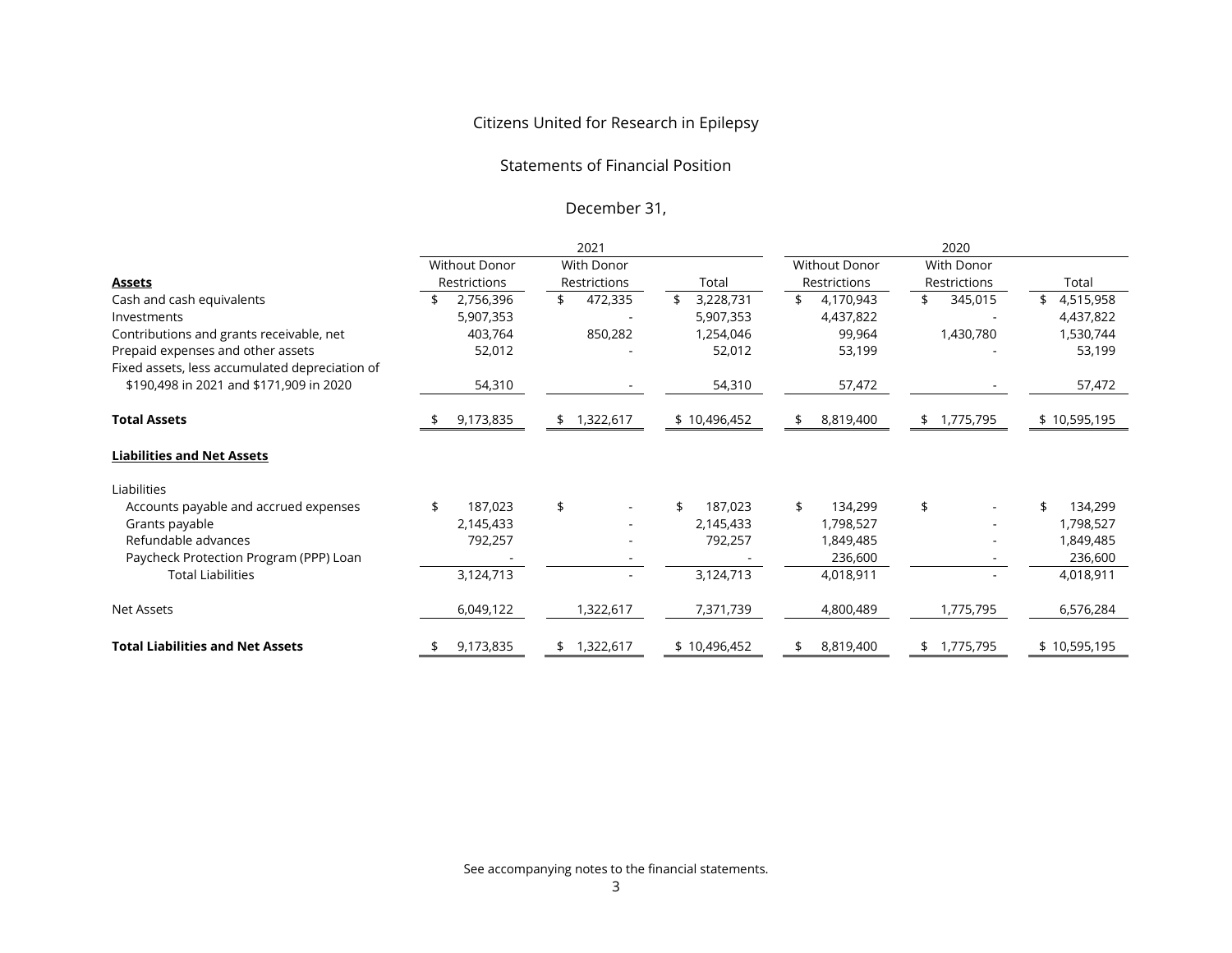# Statements of Activities and Changes in Net Assets

# Years ended December 31,

|                                             | 2021 |                      |    |              | 2020 |             |              |               |    |                   |    |             |  |
|---------------------------------------------|------|----------------------|----|--------------|------|-------------|--------------|---------------|----|-------------------|----|-------------|--|
|                                             |      | <b>Without Donor</b> |    | With Donor   |      |             |              | Without Donor |    | <b>With Donor</b> |    |             |  |
| <b>Support and revenue</b>                  |      | Restrictions         |    | Restrictions |      | Total       | Restrictions |               |    | Restrictions      |    | Total       |  |
| Contributions                               |      |                      |    |              |      |             |              |               |    |                   |    |             |  |
| Foundations                                 | \$   | 453,006              | \$ | 150,000      | \$   | 603,006     | \$           | 275,307       | \$ | 125,700           | \$ | 401,007     |  |
| Corporate                                   |      | 362,339              |    |              |      | 362,339     |              | 140,688       |    | 119,136           |    | 259,824     |  |
| Individuals                                 |      | 1,031,090            |    | 339,098      |      | 1,370,188   |              | 528,325       |    | 433,016           |    | 961,341     |  |
| Other                                       |      | 35,963               |    |              |      | 35,963      |              | 5,528         |    |                   |    | 5,528       |  |
| In-kind                                     |      | 58,956               |    |              |      | 58,956      |              | 241,319       |    |                   |    | 241,319     |  |
| Special events                              |      |                      |    |              |      |             |              |               |    |                   |    |             |  |
| Proceeds                                    |      | 2,173,591            |    | 45,008       |      | 2,218,599   |              | 2,291,342     |    |                   |    | 2,291,342   |  |
| Expenses                                    |      | (254, 522)           |    |              |      | (254, 522)  |              | (141, 318)    |    |                   |    | (141, 318)  |  |
| Net special events                          |      | 1,919,069            |    | 45,008       |      | 1,964,077   |              | 2,150,024     |    |                   |    | 2,150,024   |  |
| Federal grant revenue                       |      | 1,057,228            |    |              |      | 1,057,228   |              | 3,039,412     |    |                   |    | 3,039,412   |  |
| Interest and dividends, net investment fees |      | 107,861              |    |              |      | 107,861     |              | 79,351        |    |                   |    | 79,351      |  |
| Grants returned                             |      | 262,718              |    |              |      | 262,718     |              | 64,747        |    |                   |    | 64,747      |  |
| Gain on forgiveness of debt                 |      | 526,872              |    |              |      | 526,872     |              |               |    |                   |    |             |  |
| Net assets released from restriction        |      | 987,284              |    | (987, 284)   |      |             |              | 704,941       |    | (704, 941)        |    |             |  |
| Total support and revenue                   |      | 6,802,386            |    | (453, 178)   |      | 6,349,208   |              | 7,229,642     |    | (27,089)          |    | 7,202,553   |  |
| <b>Expenses</b>                             |      |                      |    |              |      |             |              |               |    |                   |    |             |  |
| Program services                            |      | 5,082,727            |    |              |      | 5,082,727   |              | 6,769,998     |    |                   |    | 6,769,998   |  |
| General administration                      |      | 305,681              |    |              |      | 305,681     |              | 323,400       |    |                   |    | 323,400     |  |
| Fundraising                                 |      | 495,928              |    |              |      | 495,928     |              | 635,769       |    |                   |    | 635,769     |  |
| Total expenses                              |      | 5,884,336            |    | $\sim$       |      | 5,884,336   |              | 7,729,167     |    |                   |    | 7,729,167   |  |
| Change in net assets before change in fair  |      |                      |    |              |      |             |              |               |    |                   |    |             |  |
| value of investments                        |      | 918,050              |    | (453, 178)   |      | 464,872     |              | (499, 525)    |    | (27,089)          |    | (526, 614)  |  |
| Change in fair value of investments         |      | 330,583              |    |              |      | 330,583     |              | 222,461       |    |                   |    | 222,461     |  |
| Total change in net assets                  |      | 1,248,633            |    | (453, 178)   |      | 795,455     |              | (277,064)     |    | (27,089)          |    | (304, 153)  |  |
| Net assets, beginning of year               |      | 4,800,489            |    | 1,775,795    |      | 6,576,284   |              | 5,077,553     |    | 1,802,884         |    | 6,880,437   |  |
| Net assets, end of year                     | \$   | 6,049,122            |    | \$1,322,617  |      | \$7,371,739 | \$           | 4,800,489     |    | \$ 1,775,795      |    | \$6,576,284 |  |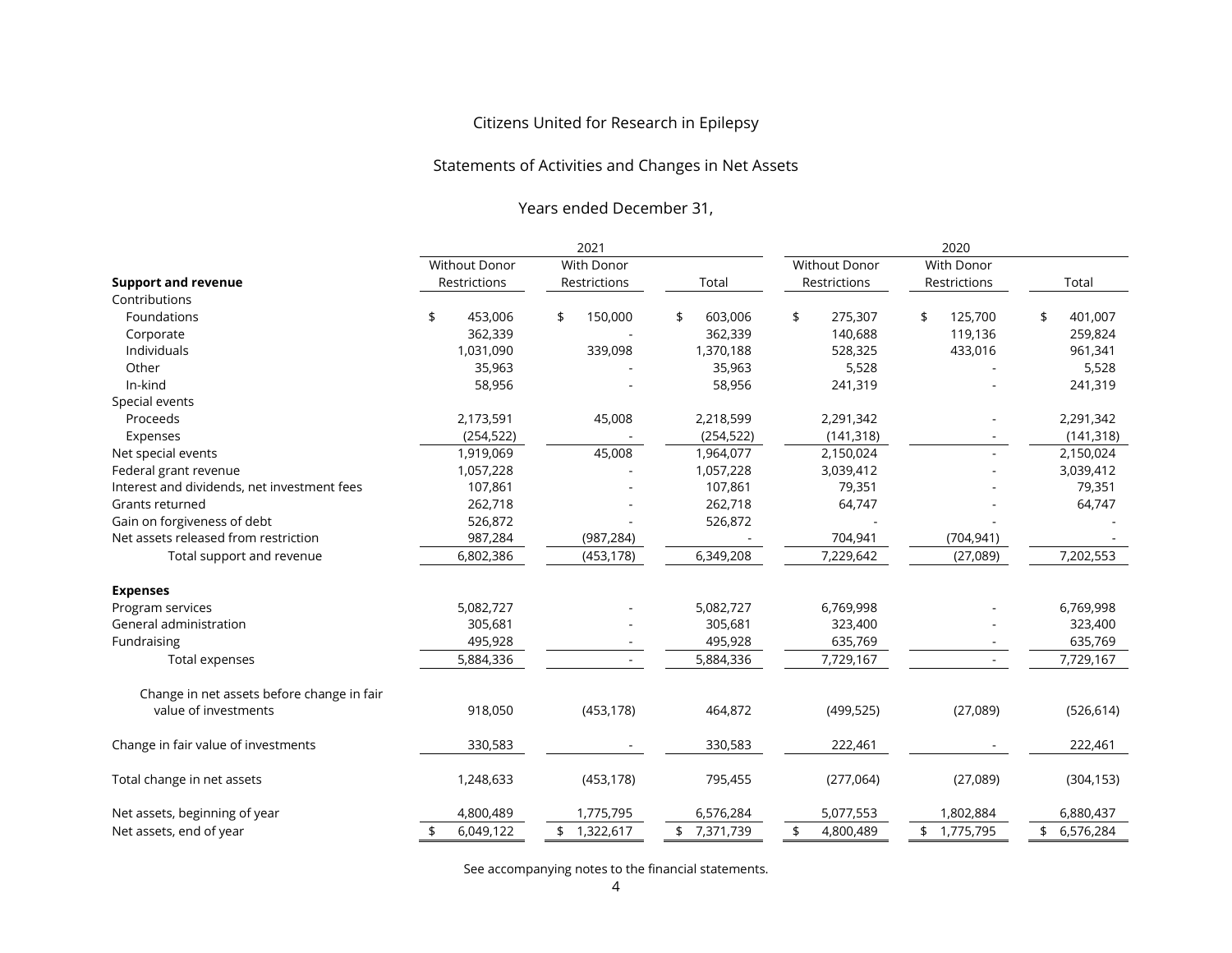# Statement of Functional Expenses

# Year ended December 31, 2021

|                                                                                                               |                 | <b>Program Services</b> |              |                 | <b>Supporting Services</b> |               |                            |  |
|---------------------------------------------------------------------------------------------------------------|-----------------|-------------------------|--------------|-----------------|----------------------------|---------------|----------------------------|--|
|                                                                                                               |                 |                         | Other        |                 | General                    |               |                            |  |
|                                                                                                               | Research        | Awareness               | programs     | Total           | Administration             | Fundraising   | Total                      |  |
| Grants                                                                                                        | 2,971,455<br>\$ | \$                      | \$           | 2,971,455<br>\$ | \$                         | \$            | $\frac{1}{2}$<br>2,971,455 |  |
| Salaries and wages                                                                                            | 689,853         | 436,198                 |              | 1,126,051       | 215,401                    | 405,240       | 1,746,692                  |  |
| Payroll taxes                                                                                                 | 45,729          | 28,452                  |              | 74,181          | 14,038                     | 26,282        | 114,501                    |  |
| Employee benefits                                                                                             | 78,040          | 48,640                  |              | 126,680         | 25,870                     | 44,987        | 197,537                    |  |
| In-kind                                                                                                       | 21,270          | 18,549                  |              | 39,819          | 6,641                      | 12,495        | 58,955                     |  |
| Professional fees                                                                                             | 16,217          | 7,092                   |              | 23,309          | 3,502                      | 6,589         | 33,400                     |  |
| Insurance                                                                                                     | 5,176           | 3,273                   |              | 8,449           | 1,616                      | 3,040         | 13,105                     |  |
| Printing and publications                                                                                     | 3,009           | 1,895                   |              | 4,904           | 895                        | 18,790        | 24,589                     |  |
| Postage                                                                                                       | 1,519           | 960                     |              | 2,479           | 474                        | 6,118         | 9,071                      |  |
| Occupancy                                                                                                     | 42,098          | 26,619                  |              | 68,717          | 13,145                     | 24,730        | 106,592                    |  |
| Telephone                                                                                                     | 2,545           | 1,609                   |              | 4,154           | 795                        | 1,495         | 6,444                      |  |
| Computer, web development and internet                                                                        | 49,680          | 87,942                  |              | 137,622         | 11,706                     | 22,407        | 171,735                    |  |
| Supplies                                                                                                      | 752             | 609                     |              | 1,361           | 235                        | 7,316         | 8,912                      |  |
| State registration                                                                                            | 5,060           | 3,199                   |              | 8,259           | 1,580                      | 2,972         | 12,811                     |  |
| Subcontractors                                                                                                | 44,767          | 69,418                  |              | 114,185         | 239                        | 17,390        | 131,814                    |  |
| Travel, meetings and related                                                                                  | 15,111          | 3,193                   |              | 18,304          | 644                        | 10,612        | 29,560                     |  |
| Conferences and functions                                                                                     | 48,380          | 3,933                   |              | 52,313          | 419                        | 121,296       | 174,028                    |  |
| Advocacy and awareness                                                                                        |                 | 204,155                 |              | 204,155         |                            |               | 204,155                    |  |
| Bank, merchant and investment fees                                                                            | 15,750          | 9,959                   |              | 25,709          | 4,918                      | 9,252         | 39,879                     |  |
| Dues and subscriptions                                                                                        | 2,794           | 234                     |              | 3,028           | 83                         | 1,164         | 4,275                      |  |
| Depreciation                                                                                                  | 7,342           | 4,642                   |              | 11,984          | 2,292                      | 4,313         | 18,589                     |  |
| EEF                                                                                                           |                 |                         | 50,000       | 50,000          |                            |               | 50,000                     |  |
| Other expenses                                                                                                | 3,528           | 2,081                   |              | 5,609           | 1,188                      | 3,962         | 10,759                     |  |
| Total expenses                                                                                                | 4,070,075       | 962,652                 | 50,000       | 5,082,727       | 305,681                    | 750,450       | 6,138,858                  |  |
| Less expenses included with revenues on the<br>statement of activities and changes in net<br>assets           |                 |                         |              |                 |                            |               |                            |  |
| Special events                                                                                                |                 |                         |              |                 |                            | (254, 522)    | (254, 522)                 |  |
| Total expenses included in the expense section of<br>the statement of activities and changes in net<br>assets | \$4,070,075     | 962,652<br>\$           | 50,000<br>\$ | \$5,082,727     | 305,681<br>\$              | 495,928<br>\$ | \$5,884,336                |  |
|                                                                                                               |                 |                         |              |                 |                            |               |                            |  |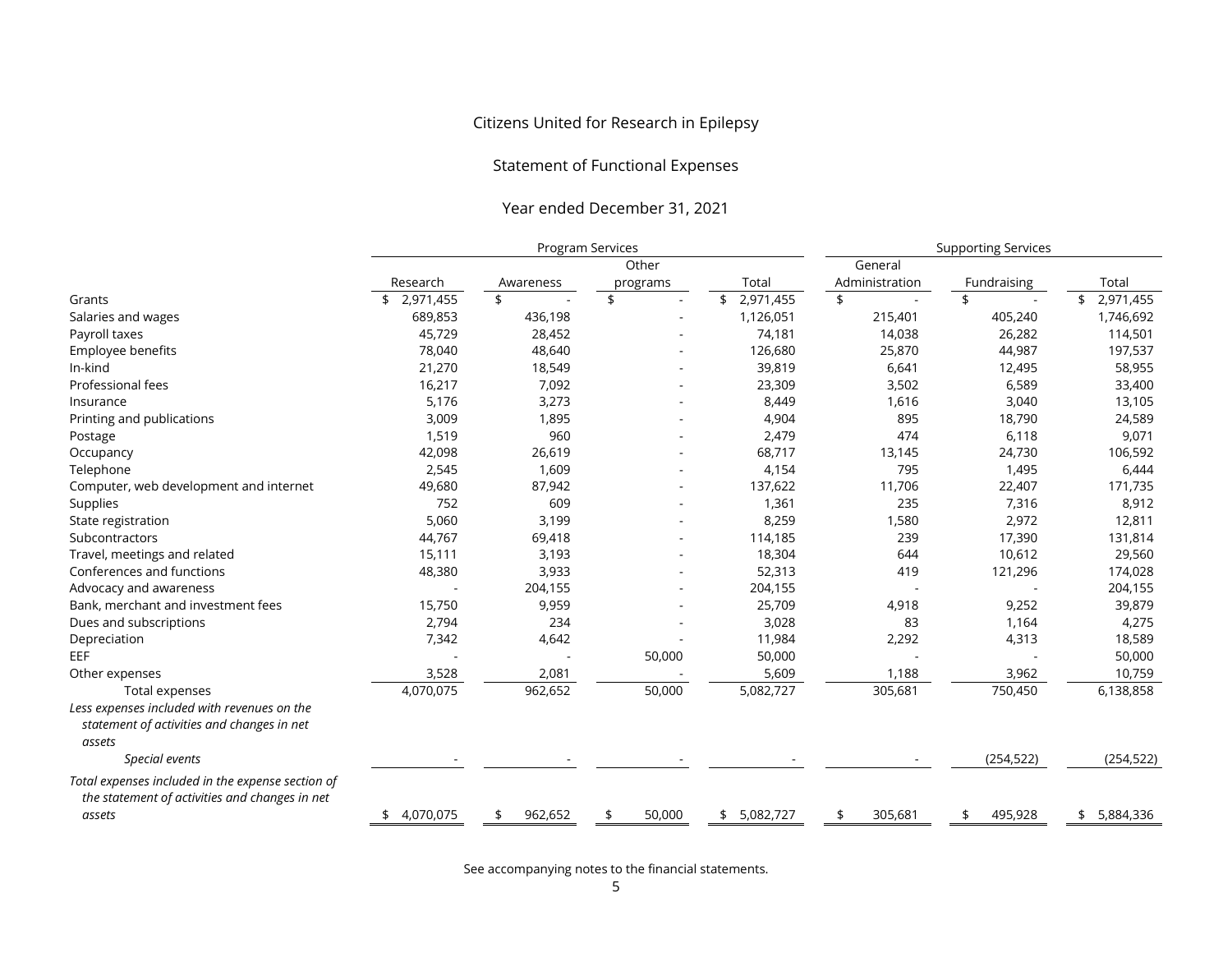# Statement of Functional Expenses

# Year ended December 31, 2020

|                                                                                                     |                 | Program Services |              |             |                | <b>Supporting Services</b> |                 |  |  |
|-----------------------------------------------------------------------------------------------------|-----------------|------------------|--------------|-------------|----------------|----------------------------|-----------------|--|--|
|                                                                                                     |                 |                  | Other        |             | General        |                            |                 |  |  |
|                                                                                                     | Research        | Awareness        | programs     | Total       | Administration | Fundraising                | Total           |  |  |
| Grants                                                                                              | \$<br>4,774,341 | \$               | \$           | \$4,774,341 | \$             | \$                         | \$<br>4,774,341 |  |  |
| Salaries and wages                                                                                  | 678,673         | 407,431          |              | 1,086,104   | 208,232        | 329,184                    | 1,623,520       |  |  |
| Payroll taxes                                                                                       | 45,460          | 28,056           |              | 73,516      | 10,633         | 21,562                     | 105,711         |  |  |
| Employee benefits                                                                                   | 81,913          | 48,918           |              | 130,831     | 25,951         | 38,806                     | 195,588         |  |  |
| In-kind                                                                                             | 101,297         | 60,380           |              | 161,677     | 30,859         | 48,783                     | 241,319         |  |  |
| Professional fees                                                                                   | 17,840          | 7,653            |              | 25,493      | 3,912          | 6,185                      | 35,590          |  |  |
| Insurance                                                                                           | 6,848           | 4,082            |              | 10,930      | 2,086          | 3,298                      | 16,314          |  |  |
| Printing and publications                                                                           | 5,398           | 1,787            |              | 7,185       | 913            | 25,026                     | 33,124          |  |  |
| Postage                                                                                             | 3,412           | 2,033            |              | 5,445       | 1,039          | 3,811                      | 10,295          |  |  |
| Occupancy                                                                                           | 38,009          | 22,656           |              | 60,665      | 11,579         | 18,305                     | 90,549          |  |  |
| Telephone                                                                                           | 5,993           | 3,572            |              | 9,565       | 1,826          | 2,886                      | 14,277          |  |  |
| Computer, web development and internet                                                              | 49,957          | 128,246          |              | 178,203     | 10,317         | 16,560                     | 205,080         |  |  |
| Supplies                                                                                            | 2,040           | 1,280            |              | 3,320       | 622            | 1,847                      | 5,789           |  |  |
| State registration                                                                                  | 7,254           | 4,324            |              | 11,578      | 2,210          | 3,494                      | 17,282          |  |  |
| Subcontractors                                                                                      | 2,876           | 22,249           |              | 25,125      | 267            | 105,266                    | 130,658         |  |  |
| Travel, meetings and related                                                                        | 8,021           | 552              |              | 8,573       | 3,959          | 6,367                      | 18,899          |  |  |
| Conferences and functions                                                                           | 2,125           | 238              |              | 2,363       | 122            | 129,996                    | 132,481         |  |  |
| Advocacy and awareness                                                                              |                 | 94,978           |              | 94,978      |                |                            | 94,978          |  |  |
| Bank, merchant and investment fees                                                                  | 15,810          | 9,424            |              | 25,234      | 4,816          | 7,614                      | 37,664          |  |  |
| Dues and subscriptions                                                                              | 4,752           | 571              |              | 5,323       | 528            | 1,729                      | 7,580           |  |  |
| Depreciation                                                                                        | 7,439           | 4,434            |              | 11,873      | 2,266          | 3,582                      | 17,721          |  |  |
| Fixed asset retirement                                                                              | 991             | 590              |              | 1,581       | 302            | 477                        | 2,360           |  |  |
| EEF                                                                                                 |                 |                  | 50,000       | 50,000      |                |                            | 50,000          |  |  |
| Other expenses                                                                                      | 3,818           | 2,277            |              | 6,095       | 961            | 2,309                      | 9,365           |  |  |
| Total expenses                                                                                      | 5,864,267       | 855,731          | 50,000       | 6,769,998   | 323,400        | 777,087                    | 7,870,485       |  |  |
| Less expenses included with revenues on the<br>statement of activities and changes in net<br>assets |                 |                  |              |             |                |                            |                 |  |  |
| Special events                                                                                      |                 |                  |              |             |                | (141, 318)                 | (141, 318)      |  |  |
| Total expenses included in the expense section of                                                   |                 |                  |              |             |                |                            |                 |  |  |
| the statement of activities and changes in net<br>assets                                            | \$5,864,267     | 855,731<br>\$    | 50,000<br>\$ | \$6,769,998 | 323,400<br>\$  | 635,769<br>\$              | \$7,729,167     |  |  |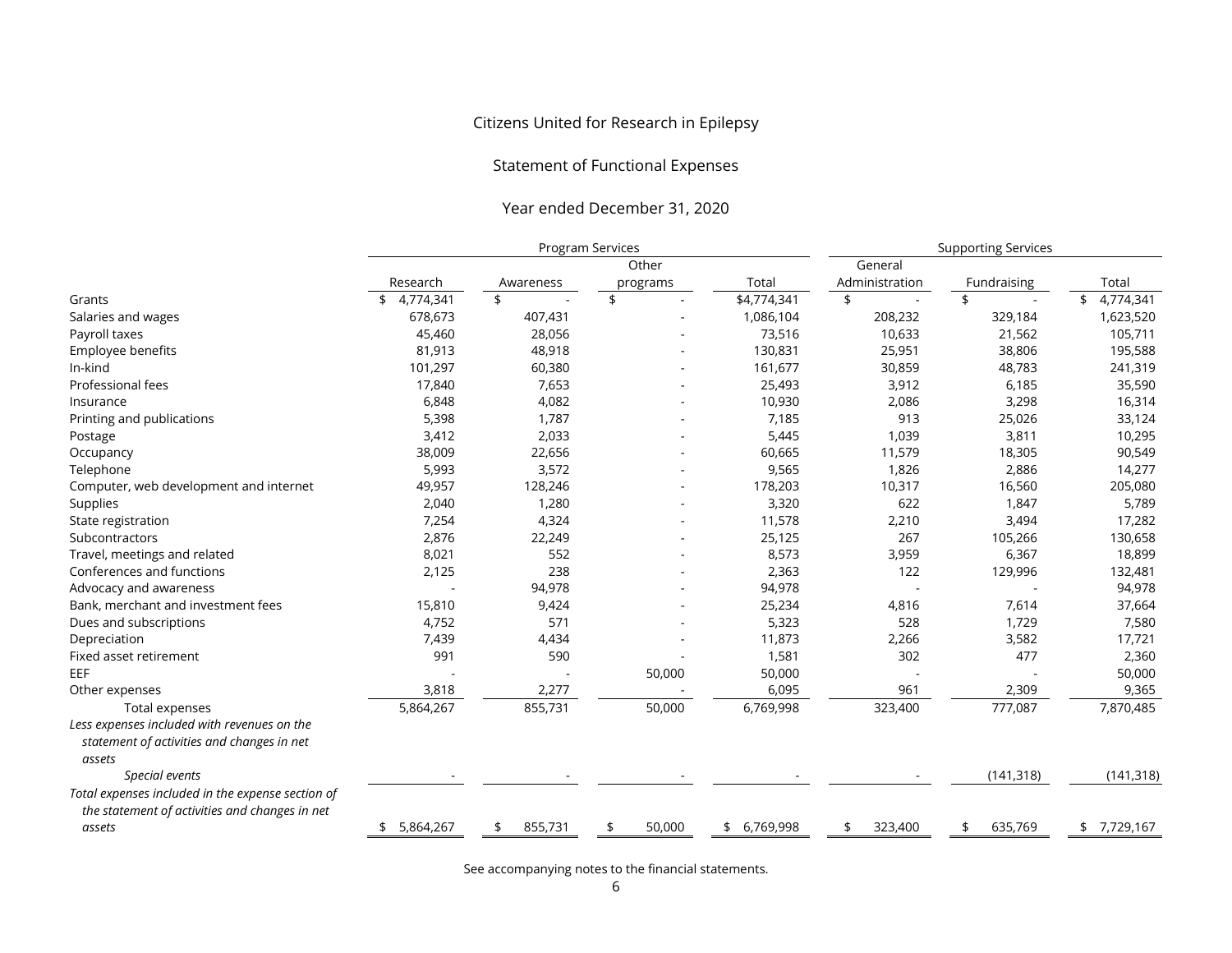# Statements of Cash Flows

|                                                                                                 |                      | Years ended December 31, |                  |  |  |
|-------------------------------------------------------------------------------------------------|----------------------|--------------------------|------------------|--|--|
|                                                                                                 |                      | 2021                     | 2020             |  |  |
| Cash flows from operating activities                                                            |                      |                          |                  |  |  |
| Change in net assets                                                                            | \$                   | 795,455                  | \$<br>(304, 153) |  |  |
| Adjustments to reconcile change in net assets to net cash used in operating                     |                      |                          |                  |  |  |
| activities:                                                                                     |                      |                          |                  |  |  |
| Depreciation and amortization                                                                   |                      | 18,589                   | 17,721           |  |  |
| Disposal of fixed assets                                                                        |                      |                          | 2,360            |  |  |
| Change in fair value of investments                                                             |                      | (330, 583)               | (222, 461)       |  |  |
| Discount on long-term receivables                                                               |                      | (19,502)                 | (25, 787)        |  |  |
| Gain on forgiveness of debt                                                                     |                      | (526, 872)               |                  |  |  |
| Changes in operating assets and liabilities                                                     |                      |                          |                  |  |  |
| Contributions and grants receivable                                                             |                      | 296,200                  | 336,216          |  |  |
| Prepaid expenses and other assets                                                               |                      | 1,187                    | 5,733            |  |  |
| Accounts payable and accrued expenses                                                           |                      | 52,724                   | (224, 837)       |  |  |
| Grants payable                                                                                  |                      | 346,906                  | 846,568          |  |  |
| Refundable advances                                                                             |                      | (1,057,228)              | (1, 117, 978)    |  |  |
| Net cash used in operating activities                                                           |                      | (423, 124)               | (686, 618)       |  |  |
| <b>Cash flows from investing activities</b>                                                     |                      |                          |                  |  |  |
| Purchase of fixed assets                                                                        |                      | (15, 427)                | (20, 288)        |  |  |
| Proceeds from sale of investments                                                               |                      | 116,241                  | 4,503,161        |  |  |
| Purchases of investments                                                                        |                      | (1, 255, 289)            | (4,456,025)      |  |  |
| Net cash (used in) provided by investing activities                                             |                      | (1, 154, 375)            | 26,848           |  |  |
| <b>Cash flows from Financing Activities</b>                                                     |                      |                          |                  |  |  |
| PPP Loan Proceeds                                                                               |                      | 290,272                  | 236,600          |  |  |
| Net cash provided by financing activities                                                       |                      | 290,272                  | 236,600          |  |  |
| Change in cash and cash equivalents                                                             |                      | (1, 287, 227)            | (423, 170)       |  |  |
| Cash and cash equivalents, beginning of year                                                    |                      | 4,515,958                | 4,939,128        |  |  |
| Cash and cash equivalents, end of year                                                          | $\pmb{\mathfrak{z}}$ | 3,228,731                | \$<br>4,515,958  |  |  |
| Supplemental cash flow information<br><b>Non-cash activities</b><br>Gain on forgiveness of debt | \$                   | 526,872                  | \$               |  |  |
|                                                                                                 |                      |                          |                  |  |  |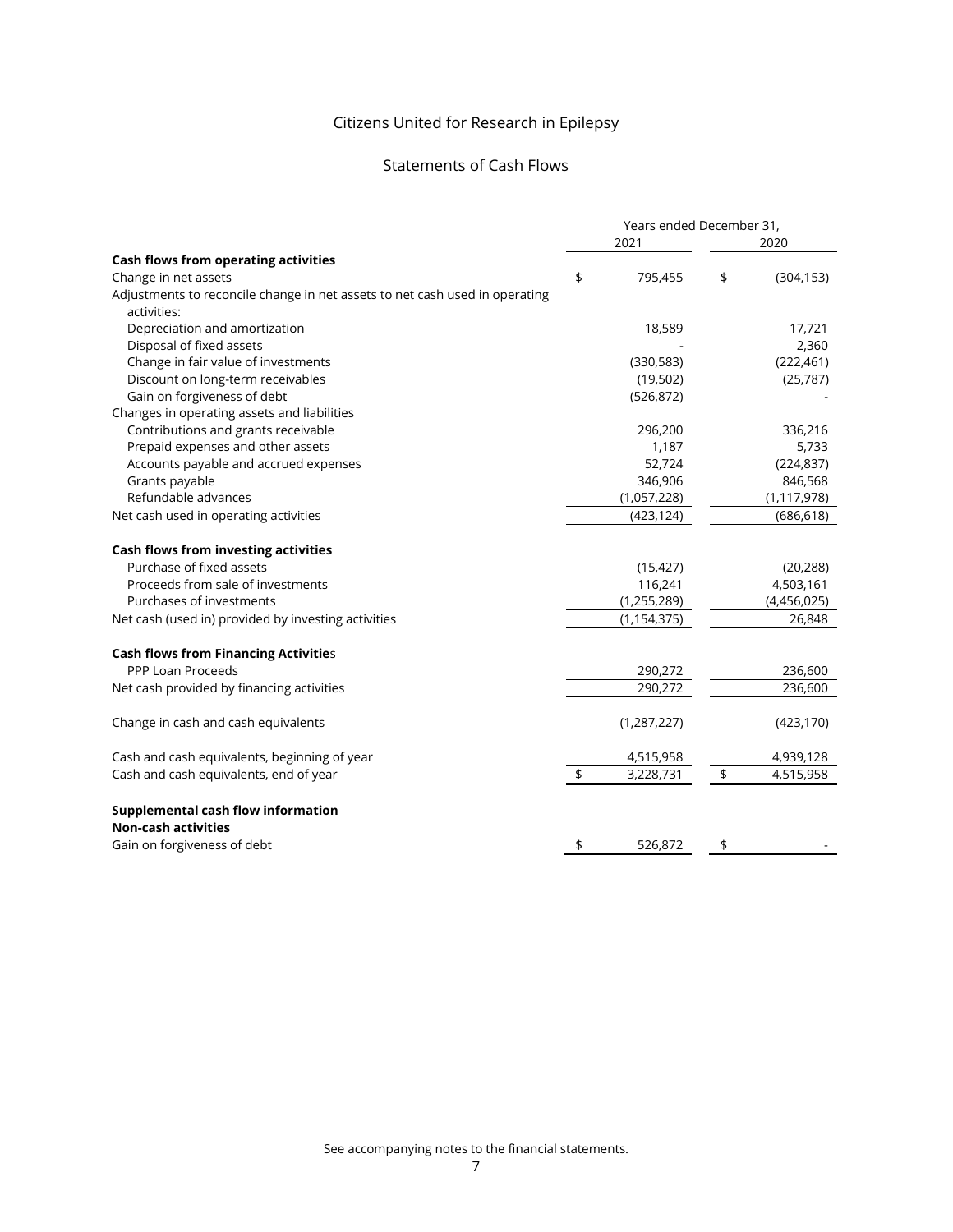Notes to the Financial Statements

Years ended December 31, 2021 and 2020

# **Note A - Nature of Activities**

Citizens United for Research in Epilepsy (CURE Epilepsy) was incorporated in September 1998, as an Illinois not-for-profit corporation. CURE Epilepsy is organized exclusively to stimulate and support medical and scientific research, education, and knowledge in the field of epilepsy and related seizure disorders with the overall objective of finding a cure for such disorders. CURE Epilepsy provides grant funding for research in epilepsy.

# **Note B - Summary of Significant Accounting Policies**

#### *Basis of Presentation*

The accompanying financial statements have been prepared on the accrual basis of accounting in accordance with accounting principles generally accepted in the United States of America (GAAP). Accordingly, net assets of CURE Epilepsy and changes therein are classified and reported as follows:

Net Assets Without Donor Restrictions- Net assets available for use in general operations and not subject to donor restrictions.

Net Assets With Donor Restrictions- Net assets subject to donor-imposed restrictions. Some donor-imposed restrictions are temporary in nature, such as those that will be met by the passage of time or other events specified by the donor. Other donor-imposed restrictions are perpetual in nature, where the donor stipulates that resources be maintained in perpetuity. Donor-imposed restrictions are released when a restriction expires, that is, when the stipulated time has elapsed, when the stipulated purpose has been fulfilled, or both.

#### *COVID-19 Risks and Uncertainties*

The ongoing COVID-19 coronavirus pandemic (COVID-19) continues to have a global impact creating uncertainty, volatility, and disruption across economies and financial markets. CURE Epilepsy's operational and financial performance will depend on certain developments, including the duration and spread of COVID-19 and its impact on CURE Epilepsy and its employees, donors, and vendors. As such, COVID-19 could have a material adverse effect on CURE Epilepsy's financial position in the future including revenues and the fair value of investments. The ultimate duration and impact of the COVID-19 outbreak on CURE Epilepsy's financial position cannot be reasonably estimated at this time.

#### *Subsequent Events*

CURE Epilepsy has performed an evaluation of subsequent events through April 1, 2022, which is the date the financial statements were available to be issued and has considered any relevant matters in the preparation of the financial statements and footnotes.

#### *Estimates*

The preparation of financial statements in conformity with GAAP requires management to make estimates and assumptions that affect certain reported amounts and disclosures. Accordingly, actual results could differ from those estimates.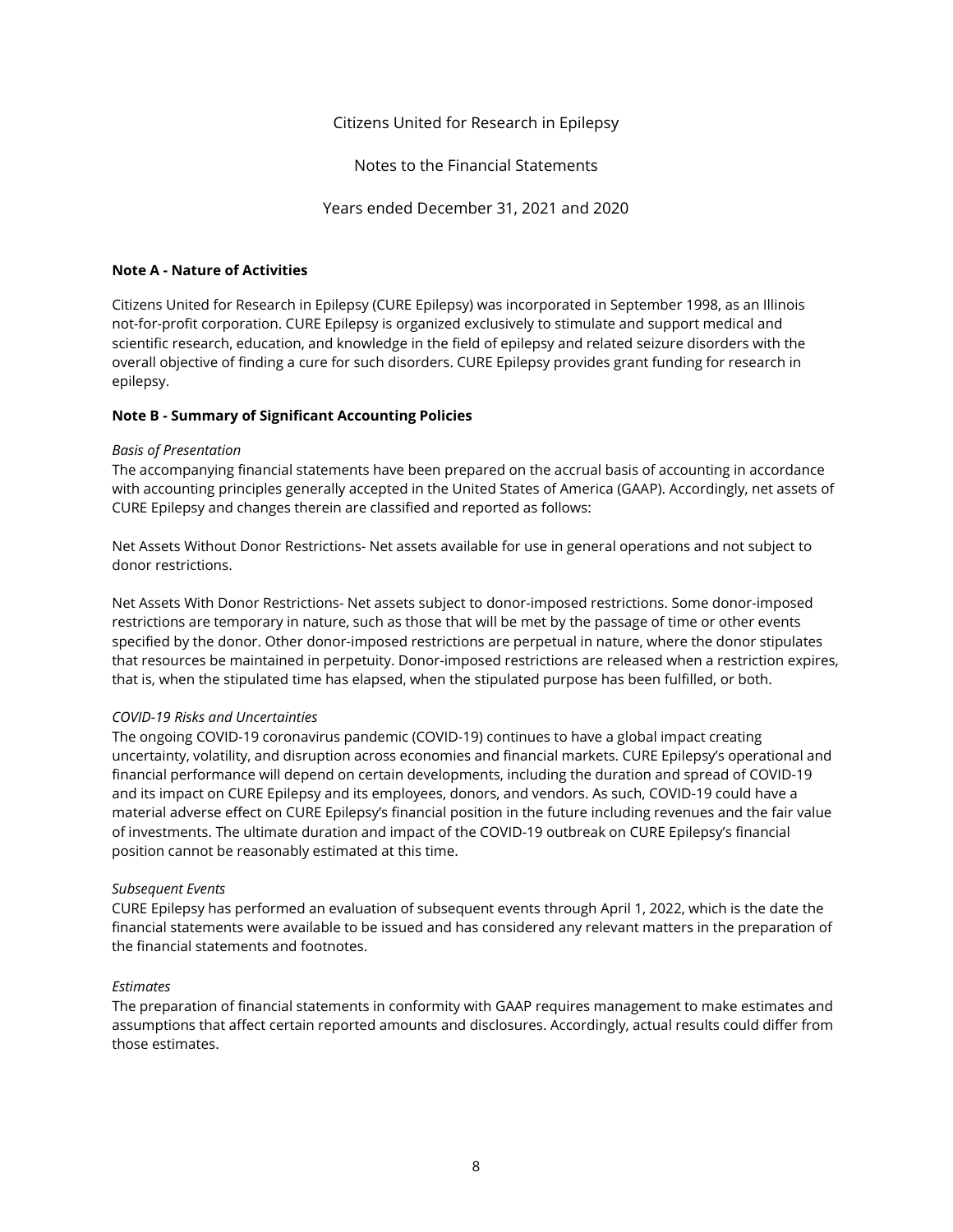Notes to the Financial Statements (Continued)

## **Note B - Summary of Significant Accounting Policies (Continued)**

#### *Income Taxes*

CURE Epilepsy is exempt from federal income tax under Section 501(c)(3) of the Internal Revenue Code (IRC) and has been classified as an organization that is not a private foundation under Section 509(a)(2). Management has concluded that CURE Epilepsy has properly maintained its exempt status. The previous three tax years are subject to examination by federal authorities, there are currently no examinations being conducted.

#### *Cash and Cash Equivalents*

CURE Epilepsy considers money market funds to be cash equivalents. Cash and cash equivalents excludes amounts included in the investment portfolio, which are designated for long-term investment purposes. Throughout the year, CURE Epilepsy may have cash and cash equivalents held by financial institutions in excess of the Federal Deposit Insurance Corporation (FDIC) coverage limits. Management does not consider the cash balances above the FDIC insured limit to be a significant credit risk.

#### *Contributions and Grants Receivable*

Contributions, including unconditional promises to give, and grants are recorded when received. Contributions and grants are considered to be available for unrestricted use unless specifically restricted by donors. Unconditional promises to give due in the next year are recorded at their net realizable value which approximates fair value. Unconditional promises to give due in more than one year are reported at fair value, on a nonrecurring basis, using the present value technique and are determined to be level 2 within the fair value hierarchy. CURE Epilepsy selects a risk-adjusted discount interest rate designed to reflect the assumptions market participants would use in pricing the asset. In subsequent years, amortization of the discount is included in contribution revenue in the statement of activities and changes in net assets.

CURE Epilepsy does not maintain an allowance for doubtful accounts for these receivables, however, management does monitor and estimate the amount of any uncollectible balances throughout the year. Management records adjustments as necessary to bad debt expense for uncollectible receivables. These adjustments are reflected in the statements of activities and changes in net assets in the period written off. There has been no bad debt expense recorded for the years ended December 31, 2021 and 2020.

#### *Federal Grant Revenue*

Federal grant revenue is derived from cost-reimbursable federal contracts and grants, which are conditioned upon certain performance requirements and/ or the incurrence of allowable qualifying expenses. Amounts received are recognized as revenue when CURE Epilepsy has incurred expenditures in compliance with specific contract or grant provisions. Amounts received prior to incurring qualifying expenditures are reported as refundable advances in the statement of financial position. CURE Epilepsy received an advance payment of \$792,257 and \$1,849,485 recognized in the statement of financial position as a refundable advance as of December 31, 2021 and 2020, respectively. These amounts have not been recognized as revenue as qualifying expenses have not yet been incurred.

#### *Special Events*

Proceeds from special events held by CURE Epilepsy represents a contribution. CURE Epilepsy has determined that the amounts received in advance are conditioned on the event taking place and are therefore treated as a refundable advance and recognized as special event revenue after the event is held.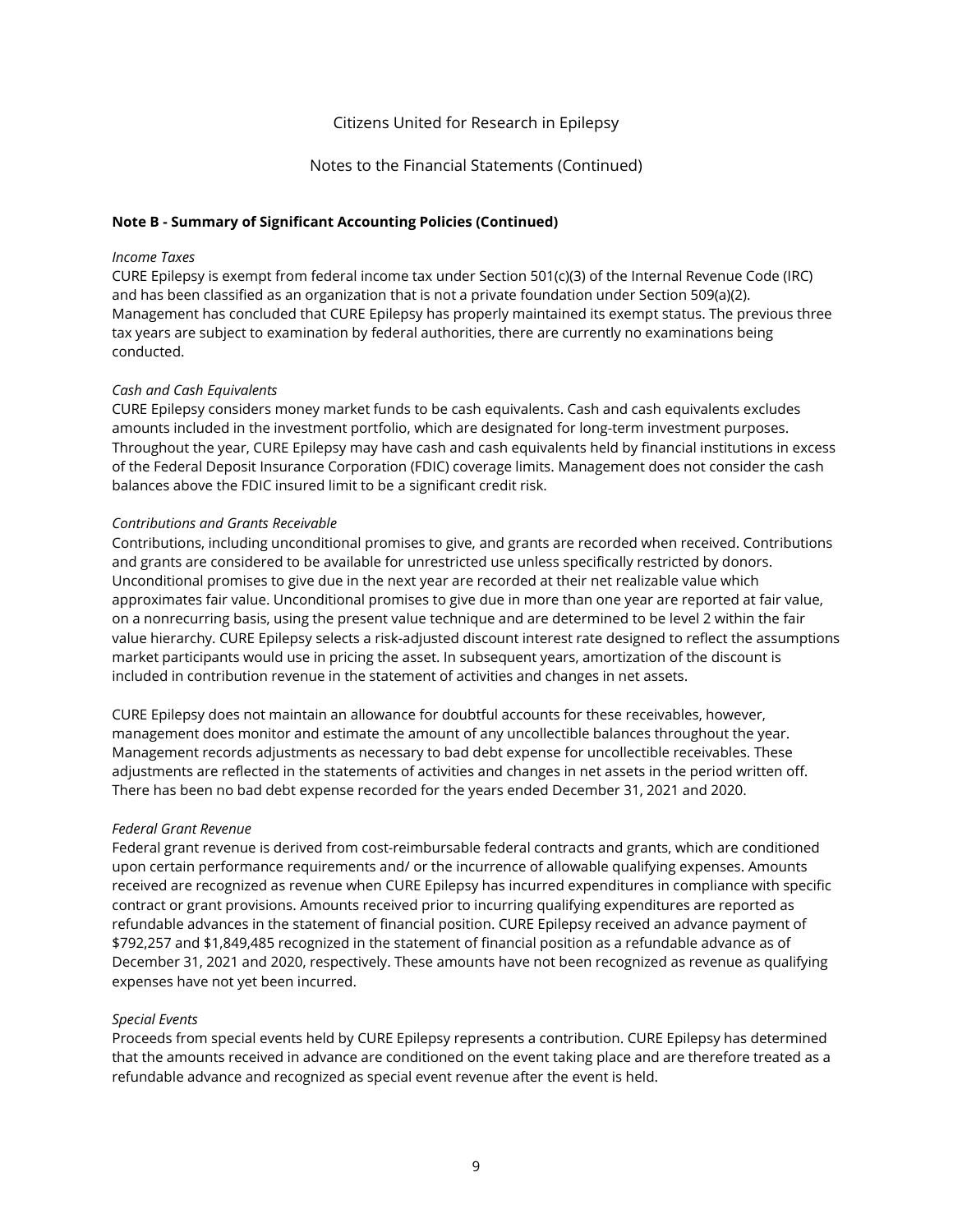Notes to the Financial Statements (Continued)

## **Note B - Summary of Significant Accounting Policies (Continued)**

#### *Fixed Assets*

Furniture, fixtures and equipment expenditures of \$750 or more, are recorded at cost or at estimated fair value, if donated, at the date of the gift. Donations are reported as support without donor restriction unless the donor has restricted the donated asset to a specific purpose. Assets donated with explicit restrictions regarding their use and contributions of cash that must be used to acquire furniture, fixtures and office equipment are reported as support with donor restriction. Absent donor stipulations regarding how long donated assets must be maintained, CURE Epilepsy reports expirations of donor restrictions when the donated or acquired assets are placed in service as instructed by the donor. CURE Epilepsy reclassifies net assets with donor restriction to net assets without donor restriction at that time.

CURE Epilepsy depreciates furniture, fixture and equipment over their estimated useful lives (three years for equipment, five years for furniture, and the lease term for leasehold improvements) using the straight-line method.

#### *Investments and Fair Value Measurement*

CURE Epilepsy carries its investments at fair value and reports gains and losses net of related investment fees in the statements of activities and changes in net assets. The fair value of investments are based on quoted market prices at the reporting date.

Investment securities are exposed to various risks such as interest rate, market and credit risks. Due to the level of risk associated with certain investment securities, it is at least reasonably possible that changes in the values of investment securities will occur in the near term and those changes could materially affect the amounts reported in the statements of financial position.

In accordance with GAAP, CURE Epilepsy prioritizes the inputs to valuation techniques used to measure fair value. The levels of the hierarchy are as follows:

Level 1: Inputs to the valuation methodology are quoted prices (unadjusted) for identical assets or liabilities traded in active markets that CURE Epilepsy has the ability to access.

Level 2: Inputs to the valuation methodology include quoted prices for similar assets or liabilities in active markets; quoted prices for identical or similar assets or liabilities in markets that are not active; inputs other than quoted prices that are observable for the asset or liability for substantially the entire period and market-corroborated inputs.

Level 3: Inputs to valuation methodology are unobservable for the asset or liability and are significant to the fair value measurement.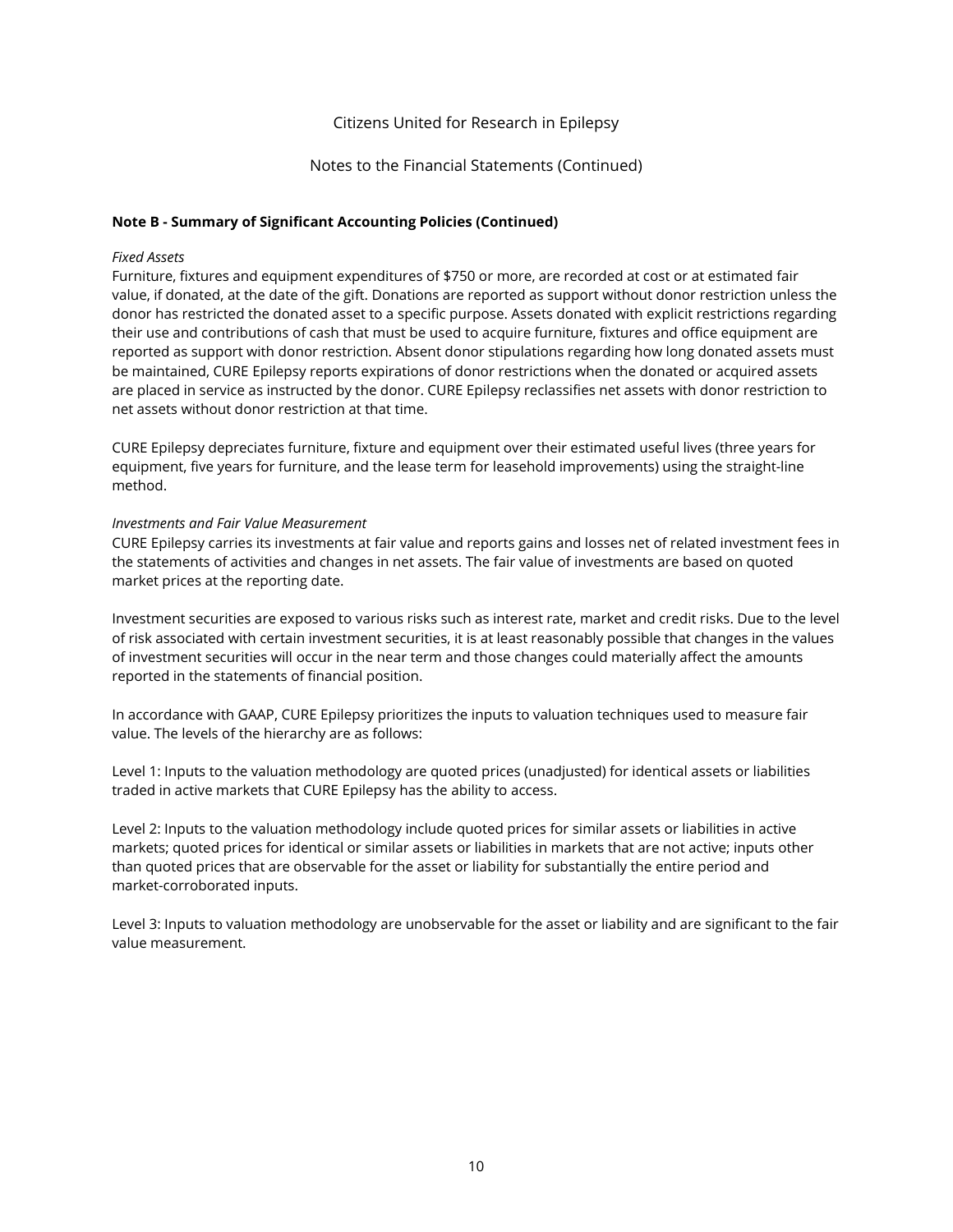## Notes to the Financial Statements (Continued)

#### **Note B - Summary of Significant Accounting Policies (Continued)**

#### *Grants Payable*

Grant requests are recorded as grants payable once approved by CURE Epilepsy's board of directors. Grants payable is recorded on an annual basis upon notification to the recipient at the time of approval or renewal. As of December 31, 2021, management has determined that the effects of discounting grants payable due beyond one year would be immaterial. As such, as of December 31, 2021, grants payable for future years are not discounted to present value. Amounts expected to be paid over the next two years is as follows:

| 2022 | \$<br>1,462,350 |
|------|-----------------|
| 2023 | 683,083         |
|      |                 |
|      | \$<br>2,145,433 |

#### *Grants returned*

Grants awarded for which all requirements for payment have not been met are recorded as grants returned in the statement of activities and changes in net assets in the year management determines no further obligation exist.

#### *Loan Payable*

CURE Epilepsy received loans pursuant to the Paycheck Protection Program (the Program), a program implemented and federally authorized under the Coronavirus Aid, Relief, and Economic Security (CARES) Act. Amounts not forgiven are reported as PPP loan payable on the statements of financial position and is reported at the outstanding principal balance of the debt. Interest expense is accrued on the outstanding principal balance. CURE Epilepsy accounted for PPP loans in accordance with Financial Accounting Standards Board (FASB) ASC 470, Debt. See Note K for more information.

#### *Donated Services and Materials*

Donated services and materials are reported as contribution revenue and as assets and expenses only if services and materials create or enhance a nonfinancial asset, require specialized skills and are provided by individuals possessing those skills, are measurable, and would have been purchased if they had not been contributed. Donated services and materials are measured at fair value.

#### *Functional Allocation of Expenses*

The costs of program and supporting services activities have been summarized in the statement of activities and changes in net assets. The statements of functional expenses present the natural classification detail of expenses by function. Certain categories of expenses are attributed to more than one program or supporting services, and therefore, require allocation on a reasonable basis that is consistently applied. Occupancy, depreciation, salaries and wages, employee benefits, payroll taxes, professional fees, office expenses, insurance, and other expenses are allocated on the basis of time and effort.

#### *Reclassification of Prior Year Amounts*

Certain prior year balances have been reclassified to conform with the current year presentation.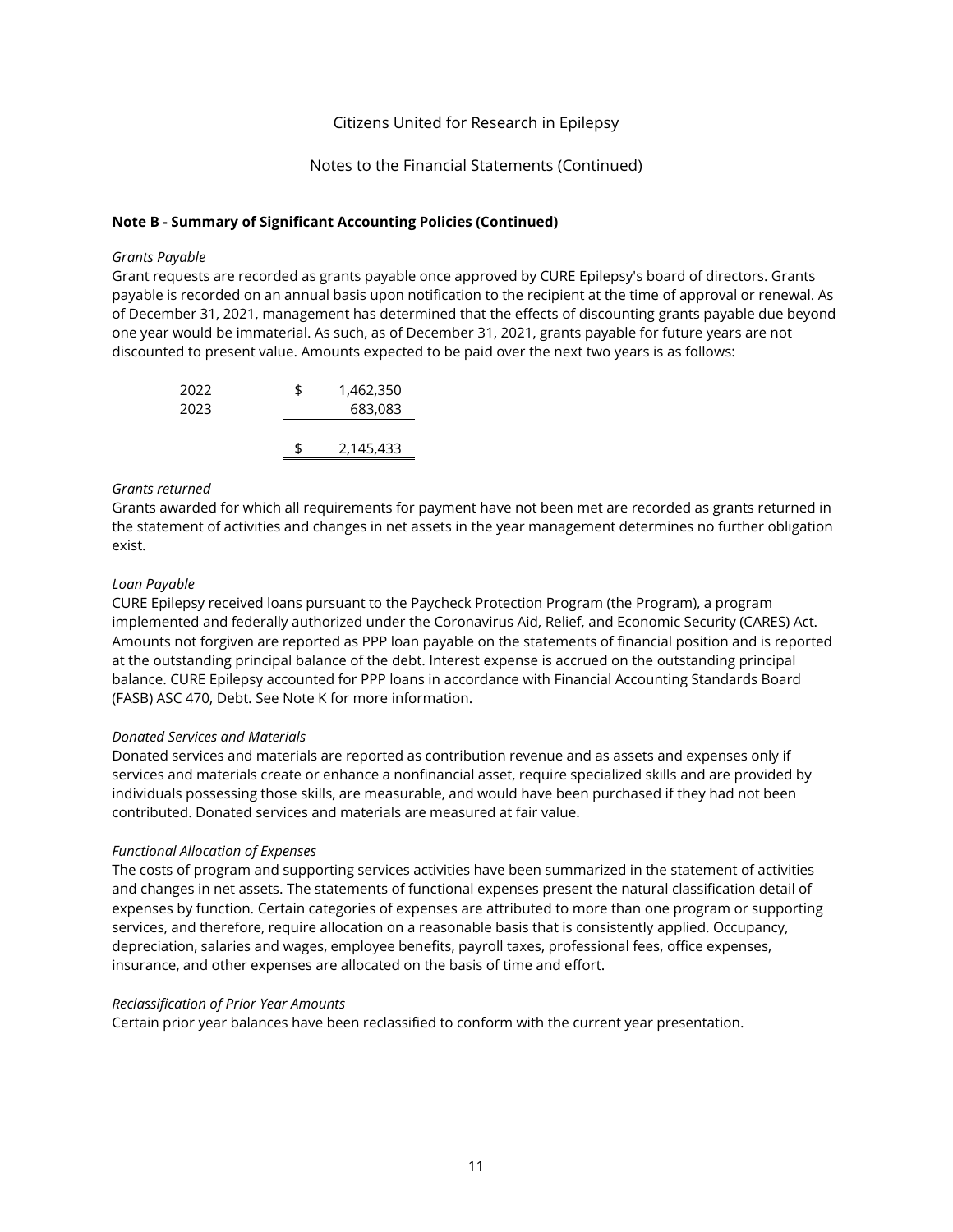# Notes to the Financial Statements (Continued)

## **Note C - Liquidity and Availability of Resources**

Financial assets available for general expenditure, that is, without donor or other restrictions limiting their use, within one year of the date of the statement of financial position, comprise the following:

|                                              | 2021            | 2020      |
|----------------------------------------------|-----------------|-----------|
| Cash and cash equivalents                    | \$<br>2,756,396 | 4,170,943 |
| Short-term investments                       | 5,907,353       | 4,437,822 |
| Contributions and grants receivable          | 403.764         | 99.964    |
| Total financial assets available for general |                 |           |
| expenditure                                  | 9.067.513       | 8.708.729 |

As part of its liquidity management plan, CURE Epilepsy invests cash in excess of daily requirements in short-term investments and money market funds. Occasionally, the Board designates a portion of any operating surplus to its operating reserve.

#### **Note D - Investments and Fair Value Measurement**

The components of CURE Epilepsy's investments consist of the following at December 31:

|                       | 202 <sup>.</sup> | 2020      | _evel |
|-----------------------|------------------|-----------|-------|
| Exchange traded funds | 5,899,366        | 4,432,628 |       |
| Money market funds    | 7.987            | 5.194     | N/A   |
| Total investments     | 5.907.353        |           |       |

At December 31, 2021 and 2020, CURE Epilepsy's investments in exchange traded funds are measured at fair value based on quoted market prices for identical assets in actively traded markets (Level 1). Money market funds do not meet the definition of securities under accounting standards and accordingly are not subject to the fair value measurement disclosure.

#### **Note E - Contributions and Grants Receivable**

Receivables at December 31 consist of the following:

|                                           | 202       |           |
|-------------------------------------------|-----------|-----------|
| Receivable due within one year            | 873.764   | 644.964   |
| Receivable due in one to five years       | 400,000   | 925,000   |
| Less discount on long-term receivables    | (19.718)  | (39.220)  |
| Contributions and grants receivables, net | 1.254.046 | 1.530.744 |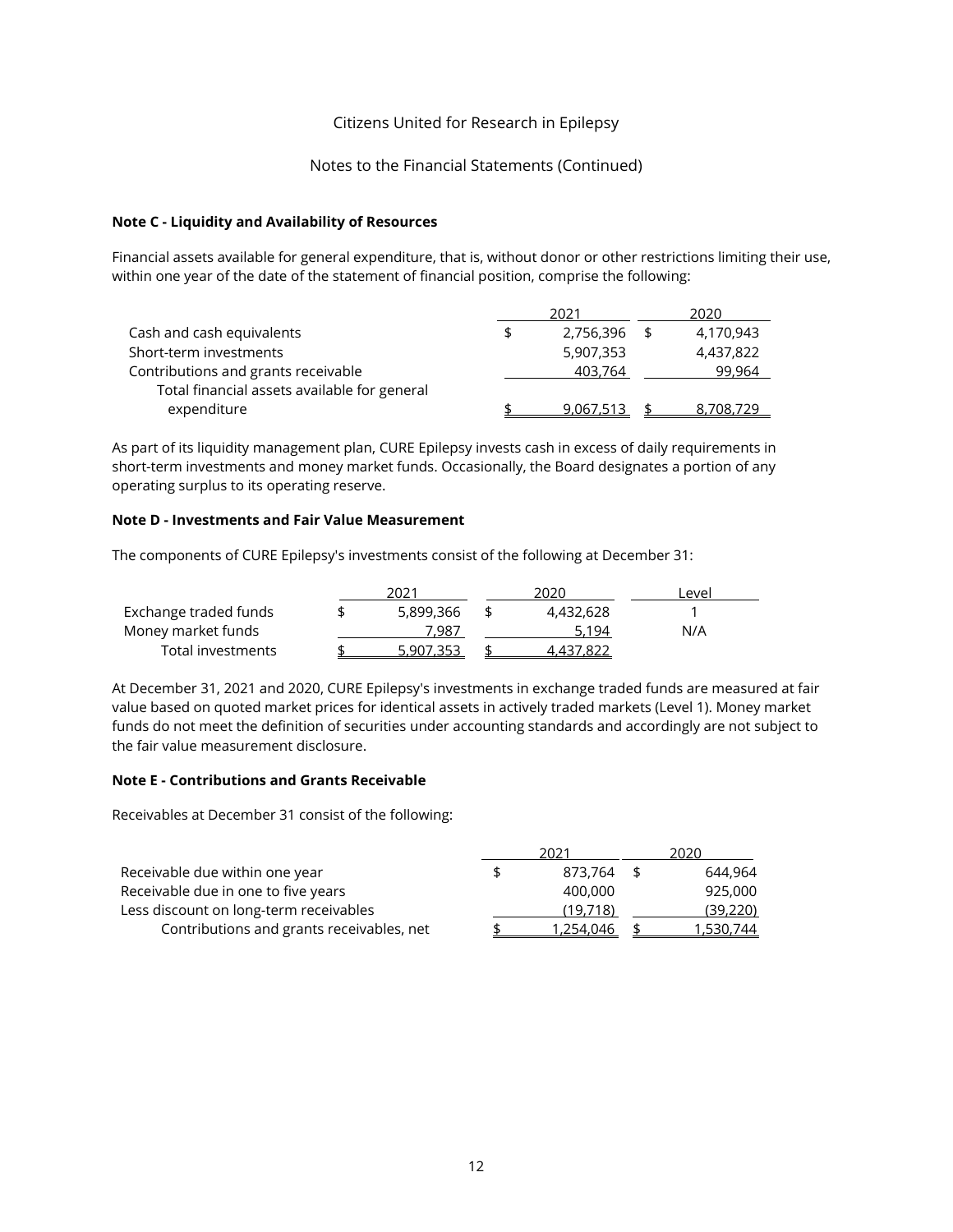# Notes to the Financial Statements (Continued)

## **Note F - Net Assets With Donor Restriction**

Net assets with donor restrictions are restricted for the following purposes or periods:

|                                         | 2021          |      | 2020      |
|-----------------------------------------|---------------|------|-----------|
| Subject to the passage of time          | \$<br>780.282 | - \$ | 1,160,781 |
| Subject to specified purpose:           |               |      |           |
| Epilepsy research                       | 501,602       |      | 520,830   |
| Educational research conferences        | 40,733        |      | 44,184    |
| Scholarship                             |               |      | 50,000    |
|                                         | 542,335       |      | 615,014   |
| Total net assets with donor restriction | 1.322.61      |      | 1.775.795 |

Net assets with donor restrictions subject to both the passage of time and purpose restrictions are released from restriction upon satisfying the last restriction.

Net assets are released from donor restriction by incurring expenses satisfying the restricted purpose or by occurrence of other events specified by donors as follows for the year ended December 31:

|                                            | $202^{\circ}$ | 2020    |
|--------------------------------------------|---------------|---------|
| Expiration of time                         | 400,000 \$    | 490,000 |
| Satisfaction of purpose                    | 587.284       | 214.941 |
| Total net assets released from restriction | 987.284       | 704.941 |

#### **Note G - Pension Plan**

CURE Epilepsy sponsors a 403b tax deferred annuity retirement plan which covers substantially all full-time employees. Eligible employees are allowed to participate in the plan by making tax-deferred contributions up to the IRS determined legal limits of the plan and CURE Epilepsy will match up to 3% of employees salaries. Pension expense for the years ended December 31, 2021 and 2020 was \$43,201 and \$37,134, respectively.

#### **Note H - Commitments**

CURE Epilepsy leases its office space under a non-cancelable lease agreement which expires on September 30, 2030. In addition to the base rent, CURE Epilepsy is also required to pay a proportionate share of building operating and real estate tax expenses. CURE Epilepsy recorded occupancy expense of \$106,592 and \$90,549 for the years ended December 31, 2021 and 2020, respectively. The future minimum lease payments are as follows:

| Fiscal Years Ending | Minimum Lease   |  |  |
|---------------------|-----------------|--|--|
| December 31,        | <b>Payments</b> |  |  |
| 2022                | \$<br>66,410    |  |  |
| 2023                | \$<br>68,070    |  |  |
| 2024                | \$<br>69,772    |  |  |
| 2025                | \$<br>71,516    |  |  |
| 2026                | \$<br>73,304    |  |  |
| Thereafter          | \$<br>291,652   |  |  |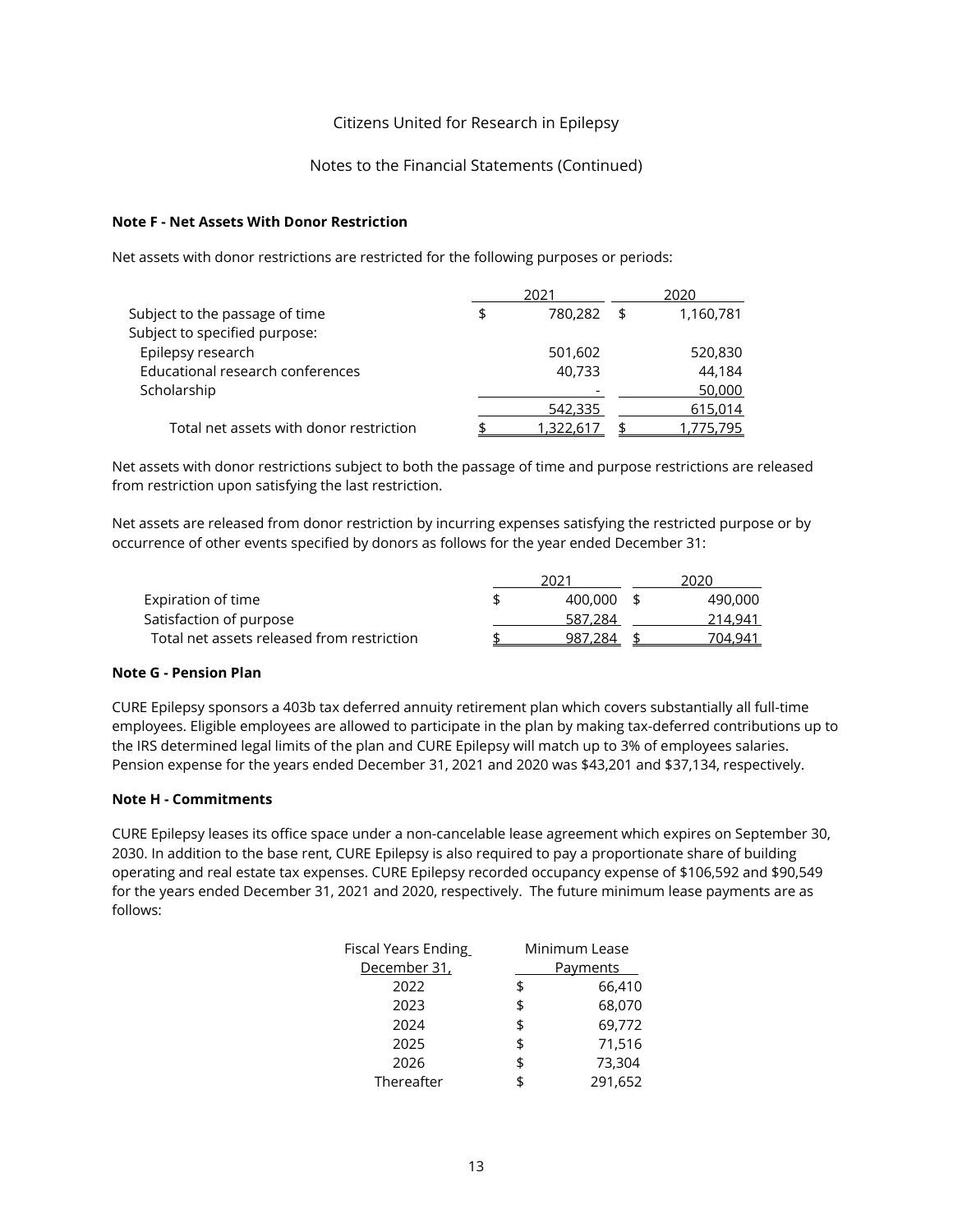Notes to the Financial Statements (Continued)

# **Note I - Related Party Transactions**

CURE Epilepsy received \$359,828 and \$224,189 in 2021 and 2020, respectively, from members of CURE Epilepsy's Board of Directors. The statement of financial position include \$800,000 and \$1,200,000 in outstanding contribution receivables from members of CURE Epilepsy's Board of Directors, as of December 31, 2021 and 2020, respectively.

# **Note J - Federal Grants**

On September 30, 2015, CURE Epilepsy was awarded a federal grant in the amount of \$10,079,500 from the Department of Defense (DOD). This grant is subject to audit under the provisions of the Office of Management and Budget (OMB) Uniform Guidance. The ultimate determination of amounts received from the DOD are based upon the allowance of costs reported to and accepted by the DOD. Therefore, CURE Epilepsy will only recognize revenue for services actually performed for which the DOD has approved in accordance with the grant agreement.

# **Note K - Paycheck Protection Program (PPP) Loan**

On April 20, 2020, CURE Epilepsy received a first draw PPP loan in the amount of \$236,600. The PPP Loan bears an annual interest rate of 1%, and is unsecured and guaranteed by the Small Business Administration (SBA). CURE Epilepsy elected to account for this PPP Loan in accordance with FASB ASC 470, Debt when received. On January 20, 2021, CURE Epilepsy received forgiveness of the first draw PPP Loan from the SBA and concurrently recorded a gain on forgiveness of debt on the statement of activities and changes in net assets for the forgiveness of principal and accrued interest of \$236,600 for the year ended December 31, 2021.

On February 16, 2021, CURE Epilepsy received a PPP Loan under the Second Draw of the Program in the amount of \$290,272 . CURE Epilepsy received forgiveness of the second PPP Loan from the SBA on August 7, 2021 and concurrently recorded a gain on forgiveness of debt on the statement of activities and changes in net assets for the forgiveness of principal and accrued interest of \$290,272 for the year ended December 31, 2021.

#### **Note L - In-kind Contributions**

CURE Epilepsy recognized in-kind contributions of \$58,956 and \$241,319 for the years ended December 31, 2021 and 2020, respectively. These non-cash contributions were as follows for the years ended December 31:

|                    |          |           | Program         | Donor       | Valuation               |
|--------------------|----------|-----------|-----------------|-------------|-------------------------|
| Nonfinancial asset | 2021     | 2020      | benefited       | restriction | technique               |
|                    |          |           | All program and |             | Estimated using current |
| Professional       |          |           | supporting      |             | rate of attorney        |
| service - legal    | \$58,956 | \$241,319 | activities      | None        | providing the service   |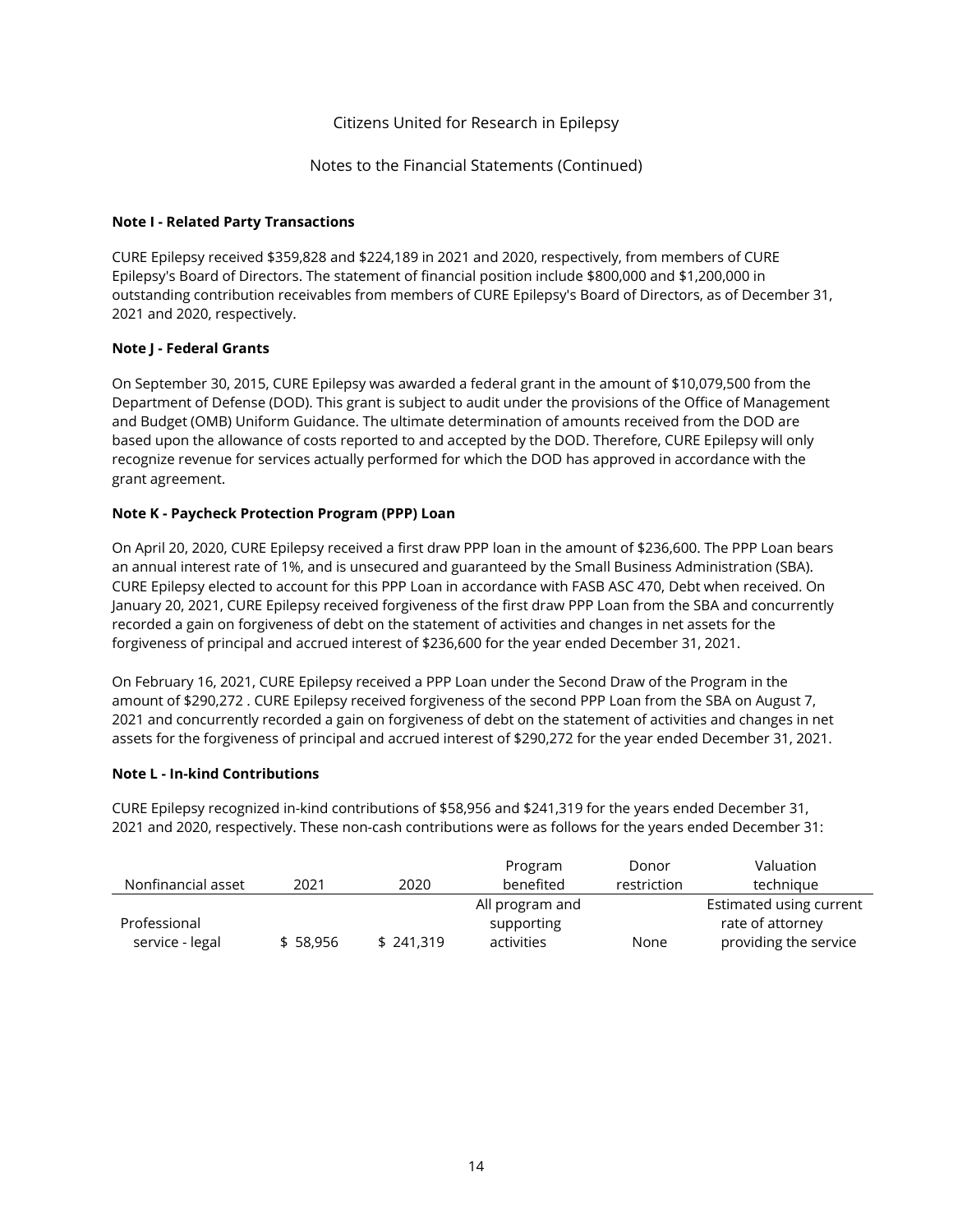# Schedule of Expenditures of Federal Awards

Year ended December 31, 2021

| Grantor/Pass-through Grantor/<br><b>Program or Cluster Title</b>                              | <b>Federal CFDA</b><br><b>Number</b> | Pass-through<br><b>Entity Identifying</b><br><b>Number</b> | Federal<br><b>Expenditures</b> | Amount<br><b>Provided to</b><br><b>Subrecipients</b> |
|-----------------------------------------------------------------------------------------------|--------------------------------------|------------------------------------------------------------|--------------------------------|------------------------------------------------------|
| Research and Development Award:<br><b>U.S. Department of Defense</b>                          |                                      |                                                            |                                |                                                      |
| Military Medical Research and Development:<br>Psychological Health and Traumatic Brian Injury | 12.420                               | N/A                                                        | 1.057.228                      | 728.609                                              |
| <b>Total Expenditures of Federal Awards</b>                                                   |                                      |                                                            | .057.228                       | 728.609                                              |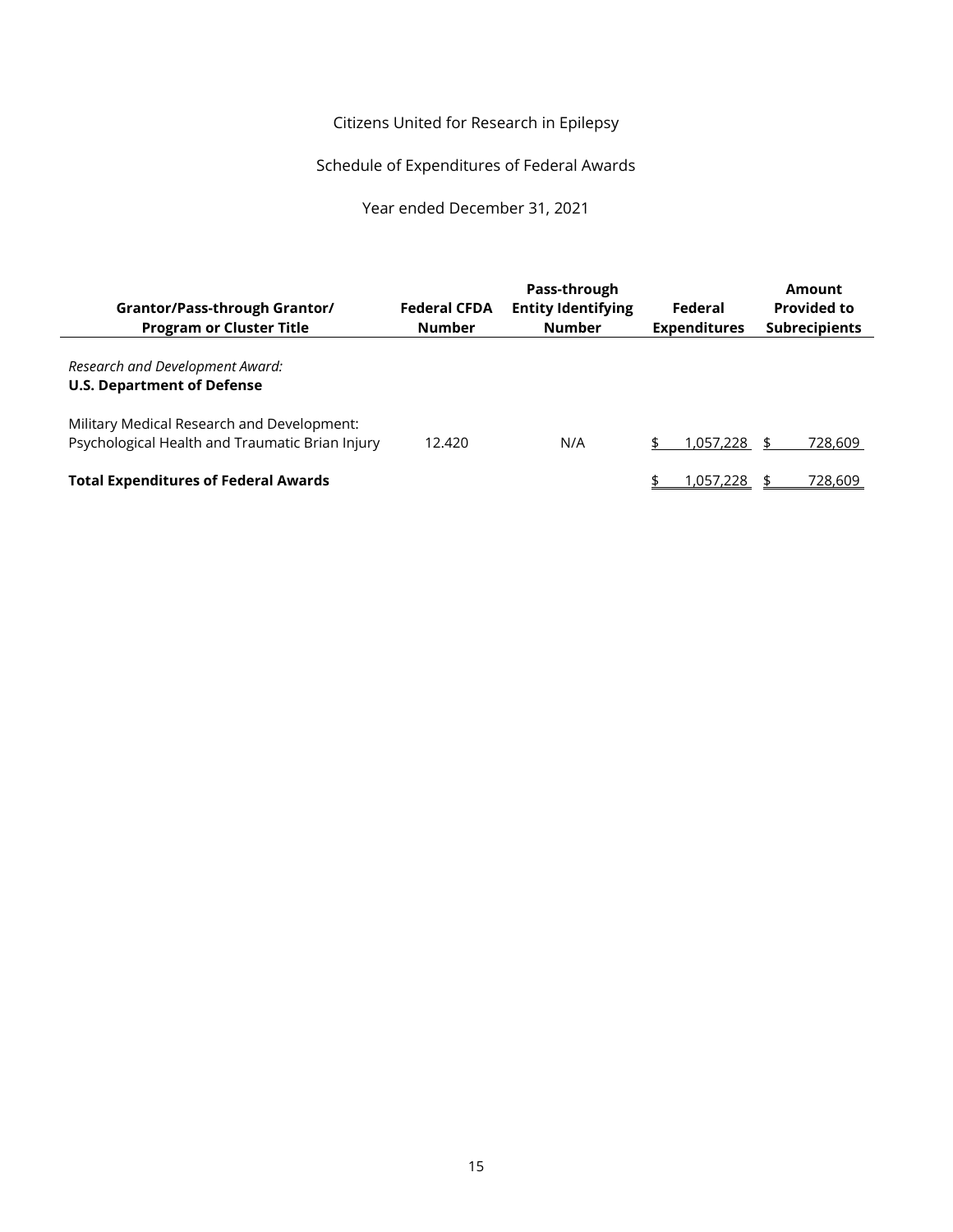# Notes to the Schedule of Expenditures and Federal Awards

Year ended December 31, 2021

#### **Note A - Basis of Presentation**

The accompanying schedule of expenditures of federal awards (the Schedule) summarizes the expenditures of the Citizens United for Research in Epilepsy (CURE Epilepsy). The Schedule is presented on the accrual basis of accounting. The information in the Schedule is presented in accordance with the requirements of Title 2 U.S. Code of Federal Regulations (CFR) Part 200, *Uniform Administrative Requirements, Cost Principles, and Audit Requirements for Federal Awards* (Uniform Guidance).

For purposes of the Schedule, federal awards include all grants, contracts, and similar agreements entered into directly between CURE Epilepsy and agencies and departments of the federal government and all subawards made to CURE Epilepsy by nonfederal organizations pursuant to federal grants, contracts, and similar agreements.

## **Note B - Indirect Cost Rate**

CURE Epilepsy has elected to adopt the de-minimis indirect cost rate of 10%.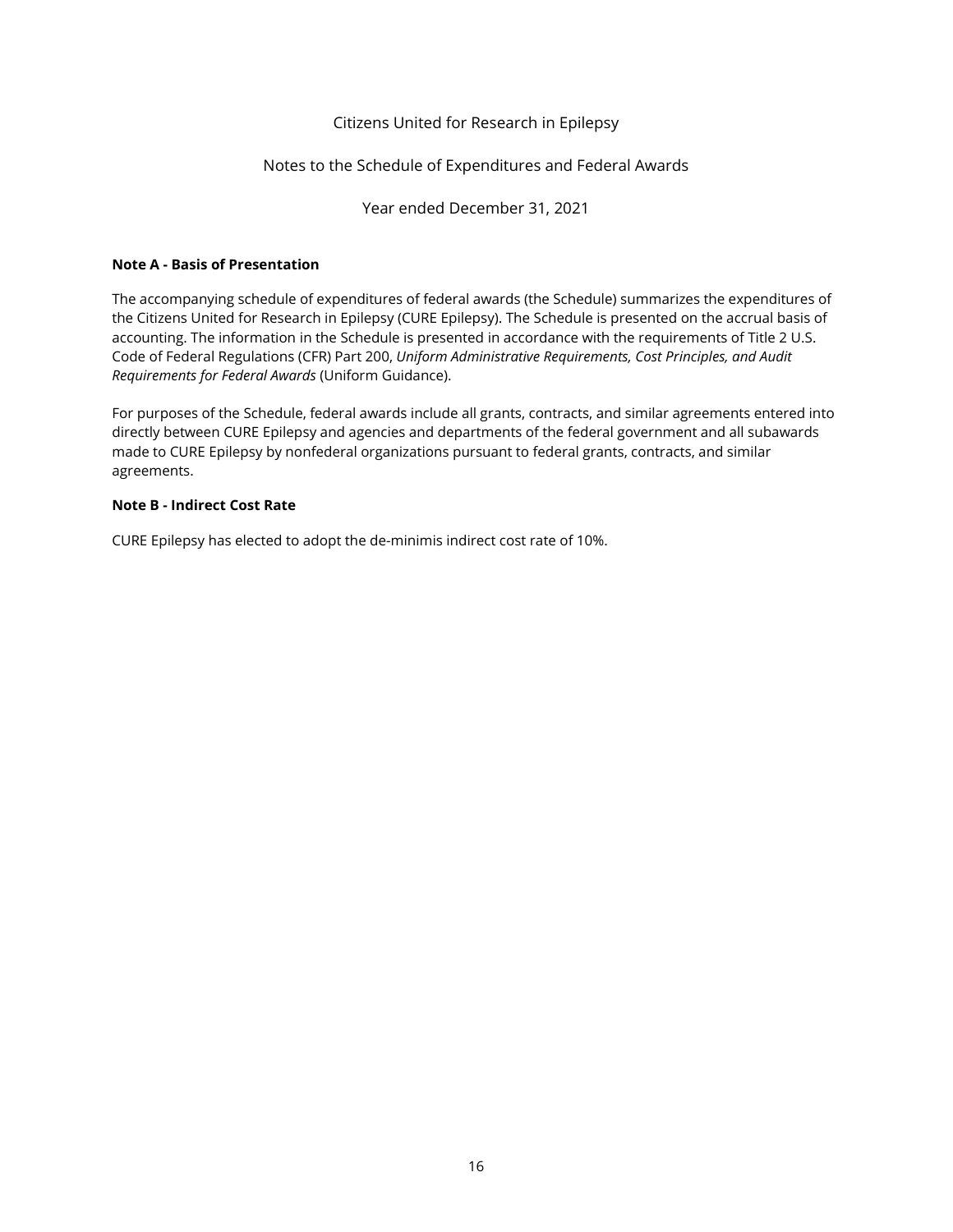

#### **Report on Internal Control Over Financial Reporting and on Compliance and Other Matters Based on an Audit of Financial Statements Performed in Accordance with** *Government Auditing Standards*

# Report of Independent Auditors

We have audited, in accordance with the auditing standards generally accepted in the United States of America and the standards applicable to financial audits contained in *Government Auditing Standards* issued by the Comptroller General of the United States, the financial statements of Citizens United for Research in Epilepsy (CURE Epilepsy), which comprise CURE Epilepsy's statement of financial position as of December 31, 2021, and the related statements of activities and changes in net assets, functional expenses and cash flows for the year then ended, and the related notes to the financial statements, and have issued our report thereon dated April 1, 2022.

# **Report on Internal Control Over Financial Reporting**

In planning and performing our audit of the financial statements, we considered CURE Epilepsy's internal control over financial reporting (internal control) as a basis for designing audit procedures that are appropriate in the circumstances for the purpose of expressing our opinion on the financial statements, but not for the purpose of expressing an opinion on the effectiveness of CURE Epilepsy's internal control. Accordingly, we do not express an opinion on the effectiveness of CURE Epilepsy's internal control.

A *deficiency in internal control* exists when the design or operation of a control does not allow management or employees, in the normal course of performing their assigned functions, to prevent, or detect and correct, misstatements on a timely basis. A *material weakness* is a deficiency, or a combination of deficiencies, in internal control, such that there is a reasonable possibility that a material misstatement of the entity's financial statements will not be prevented, or detected and corrected, on a timely basis. A *significant deficiency* is a deficiency, or a combination of deficiencies, in internal control that is less severe than a material weakness, yet important enough to merit attention by those charged with governance.

Our consideration of internal control was for the limited purpose described in the first paragraph of this section and was not designed to identify all deficiencies in internal control that might be material weaknesses or significant deficiencies. Given these limitations, during our audit we did not identify any deficiencies in internal control that we consider to be material weaknesses. However, material weaknesses or significant deficiencies may exist that were not identified.

#### **Report on Compliance and Other Matters**

As part of obtaining reasonable assurance about whether CURE Epilepsy's financial statements are free from material misstatement, we performed tests of its compliance with certain provisions of laws, regulations, contracts, and grant agreements, noncompliance with which could have a direct and material effect on the financial statements. However, providing an opinion on compliance with those provisions was not an objective of our audit, and accordingly, we do not express such an opinion. The results of our tests disclosed no instances of noncompliance or other matters that are required to be reported under *Government Auditing Standards*.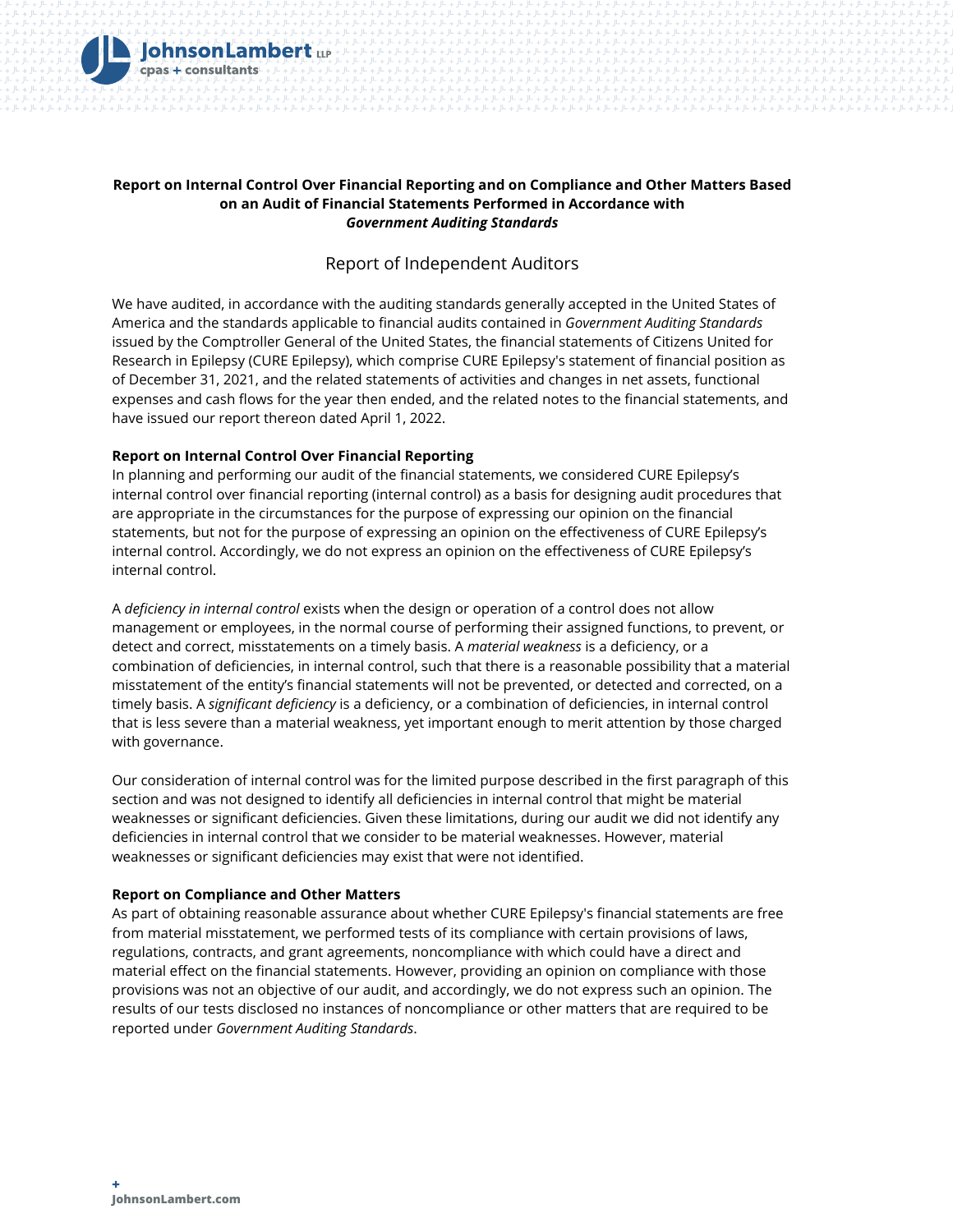#### **Purpose of This Report**

The purpose of this report is solely to describe the scope of our testing of internal control and compliance and the results of that testing, and not to provide an opinion on the effectiveness of the entity's internal control or on compliance. This report is an integral part of an audit performed in accordance with *Government Auditing Standards* in considering CURE Epilepsy's internal control and compliance. Accordingly, this communication is not suitable for any other purpose.

Inneven Jambert LLP

Park Ridge, Illinois April 1, 2022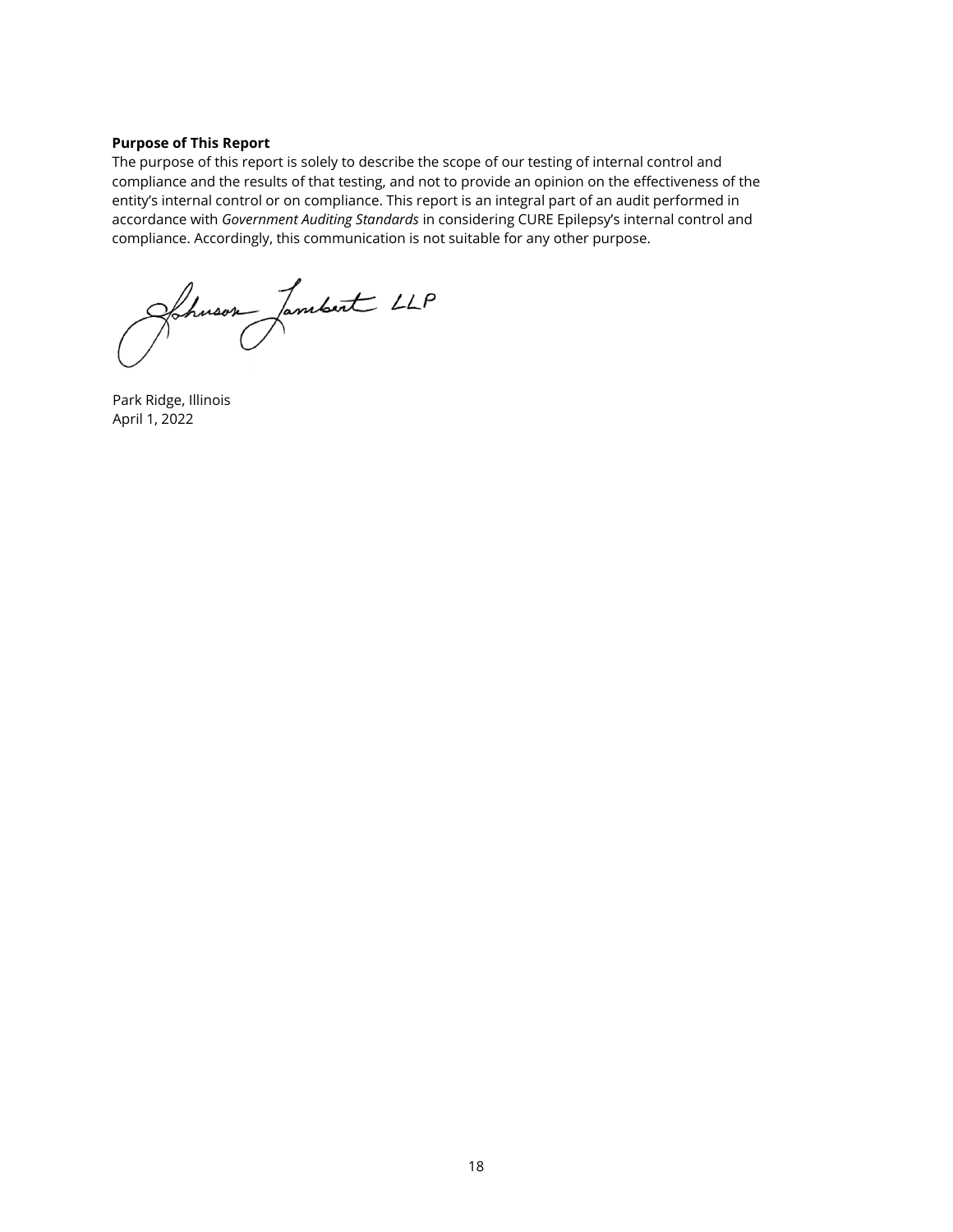

# **Report on Compliance for Each Major Federal Program and Report on Internal Control Over Compliance Required by the Uniform Guidance**

# Report of Independent Auditors

## **Report on Compliance for Each Major Federal Program**

#### *Opinion on Each Major Federal Program*

We have audited Citizens United for Research in Epilepsy (CURE Epilepsy)'s compliance with the types of compliance requirements identified as subject to audit in the OMB *Compliance Supplement* that could have a direct and material effect on each of CURE Epilepsy's major federal program for the year ended December 31, 2021. CURE Epilepsy's major federal program are identified in the summary of auditor's results section of the accompanying schedule of findings and questioned costs.

In our opinion, CURE Epilepsy complied, in all material respects, with the compliance requirements referred to above that could have a direct and material effect on each of its major federal program for the year ended December 31, 2021.

# *Basis for Opinion on Each Major Federal Program*

We conducted our audit of compliance in accordance with auditing standards generally accepted in the United States of America (GAAS); the standards applicable to financial audits contained in *Government Auditing Standards* issued by the Comptroller General of the United States (*Government Auditing Standards*); and the audit requirements of Title 2 U.S. *Code of Federal Regulations Part 200, Uniform Administrative Requirements, Cost Principles, and Audit Requirements for Federal Awards* (Uniform Guidance). Our responsibilities under those standards and the Uniform Guidance are further described in the Auditor's Responsibilities for the Audit of Compliance section of our report.

We are required to be independent of CURE Epilepsy and to meet our other ethical responsibilities, in accordance with relevant ethical requirements relating to our audit. We believe that the audit evidence we have obtained is sufficient and appropriate to provide a basis for our opinion on compliance for each major federal program. Our audit does not provide a legal determination of CURE Epilepsy's compliance with the compliance requirements referred to above.

#### *Responsibilities of Management for Compliance*

Management is responsible for compliance with the requirements referred to above for the design, implementation, and maintenance of effective internal control over compliance with the requirements of laws, statues, regulations, rules and provisions of contracts or grant agreements applicable to CURE Epilepsy's federal program.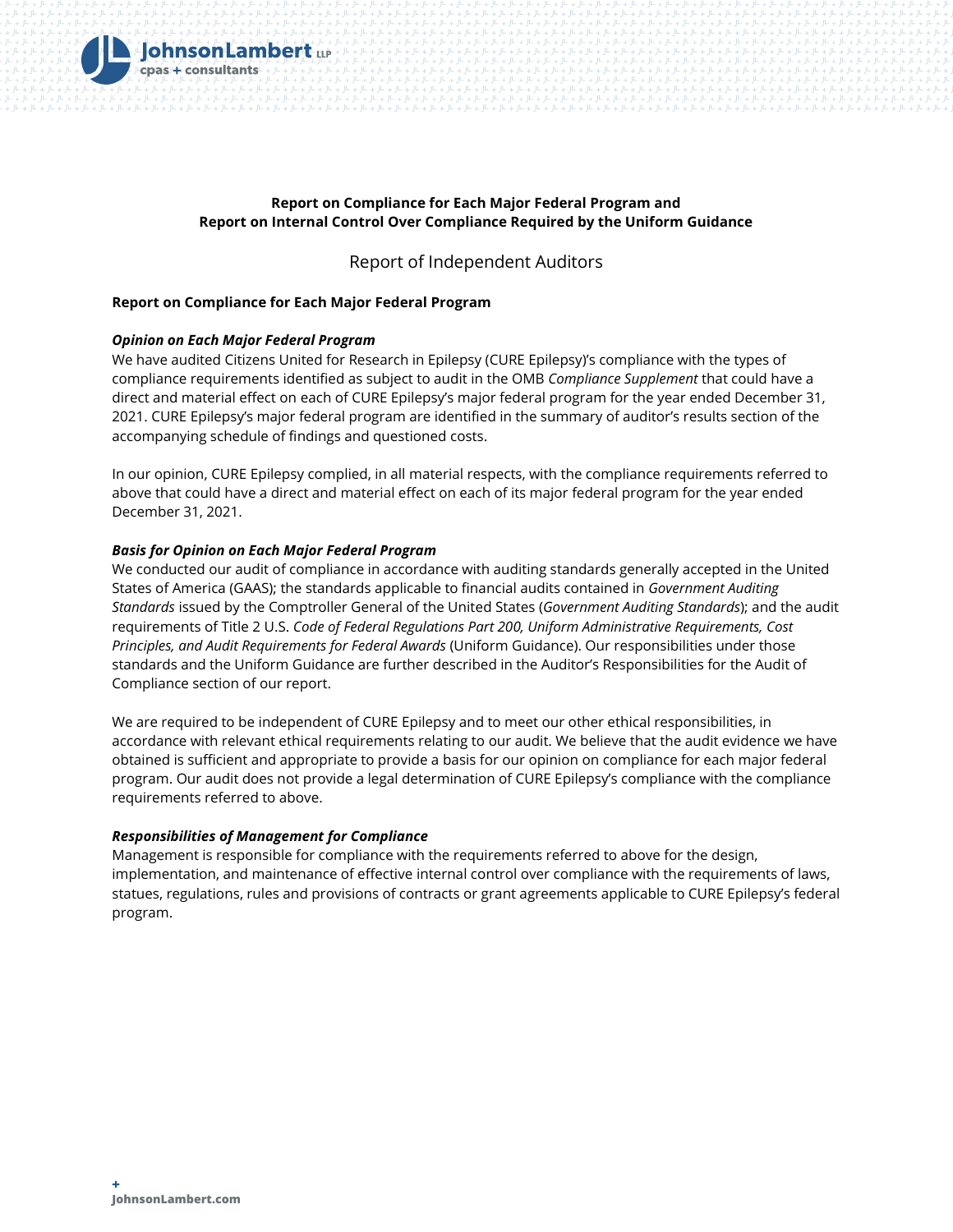#### *Auditor's Responsibilities for the Audit of Compliance*

Our objectives are to obtain reasonable assurance about whether material noncompliance with the compliance requirements referred to above occurred, whether due to fraud or error, and express an opinion on CURE Epilepsy's compliance based on our audit. Reasonable assurance is a high level of assurance but is not absolute assurance and therefore is not a guarantee that an audit conducted in accordance with GAAS, *Government Auditing Standards*, and the Uniform Guidance will always detect material noncompliance when it exists. The risk of not detecting material noncompliance resulting from fraud is higher than for that resulting from error, as fraud may involve collusion, forgery, intentional omissions, misrepresentations, or the override of internal control. Noncompliance with the compliance requirements referred to above is considered material, if there is a substantial likelihood that, individually or in the aggregate, it would influence the judgment made by a reasonable user of the report on compliance about CURE Epilepsy's compliance with the requirements of each major federal program as a whole.

In performing an audit in accordance with GAAS, *Government Auditing Standards*, and the Uniform Guidance, we:

- Exercise professional judgment and maintain professional skepticism throughout the audit.
- Identify and assess the risks of material noncompliance, whether due to fraud or error, and design and perform audit procedures responsive to those risks. Such procedures include examining, on a test basis, evidence regarding CURE Epilepsy's compliance with the compliance requirements referred to above and performing such other procedures as we considered necessary in the circumstances.
- Obtain an understanding of CURE Epilepsy's internal control over compliance relevant to the audit in order to design audit procedures that are appropriate in the circumstances and to test and report on internal control over compliance in accordance with the Uniform Guidance, but not for the purpose of expressing an opinion on the effectiveness of CURE Epilepsy's internal control over compliance. Accordingly, no such opinion is expressed.

We are required to communicate with those charged with governance regarding, among other matters, the planned scope and timing of the audit and any significant deficiencies and material weaknesses in internal control over compliance that we identified during the audit.

#### *Report on Internal Control Over Compliance*

A *deficiency in internal control over compliance* exists when the design or operation of a control over compliance does not allow management or employees, in the normal course of performing their assigned functions, to prevent, or detect and correct, noncompliance with a type of compliance requirement of a federal program on a timely basis. A *material weakness in internal control over compliance* is a deficiency, or a combination of deficiencies, in internal control over compliance, such that there is a reasonable possibility that material noncompliance with a type of compliance requirement of a federal program will not be prevented, or detected and corrected, on a timely basis. A *significant deficiency in internal control over compliance* is a deficiency, or a combination of deficiencies, in internal control over compliance with a type of compliance requirement of a federal program that is less severe than a material weakness in internal control over compliance, yet important enough to merit attention by those charged with governance.

Our consideration of internal control over compliance was for the limited purpose described in the Auditor's Responsibilities for the Audit of Compliance section above and was not designed to identify all deficiencies in internal control over compliance that might be material weaknesses or significant deficiencies in internal control over compliance. Given these limitations, during our audit we did not identify any deficiencies in internal control over compliance that we consider to be material weaknesses, as defined above. However, material weaknesses or significant deficiencies in internal control over compliance may exist that were not identified.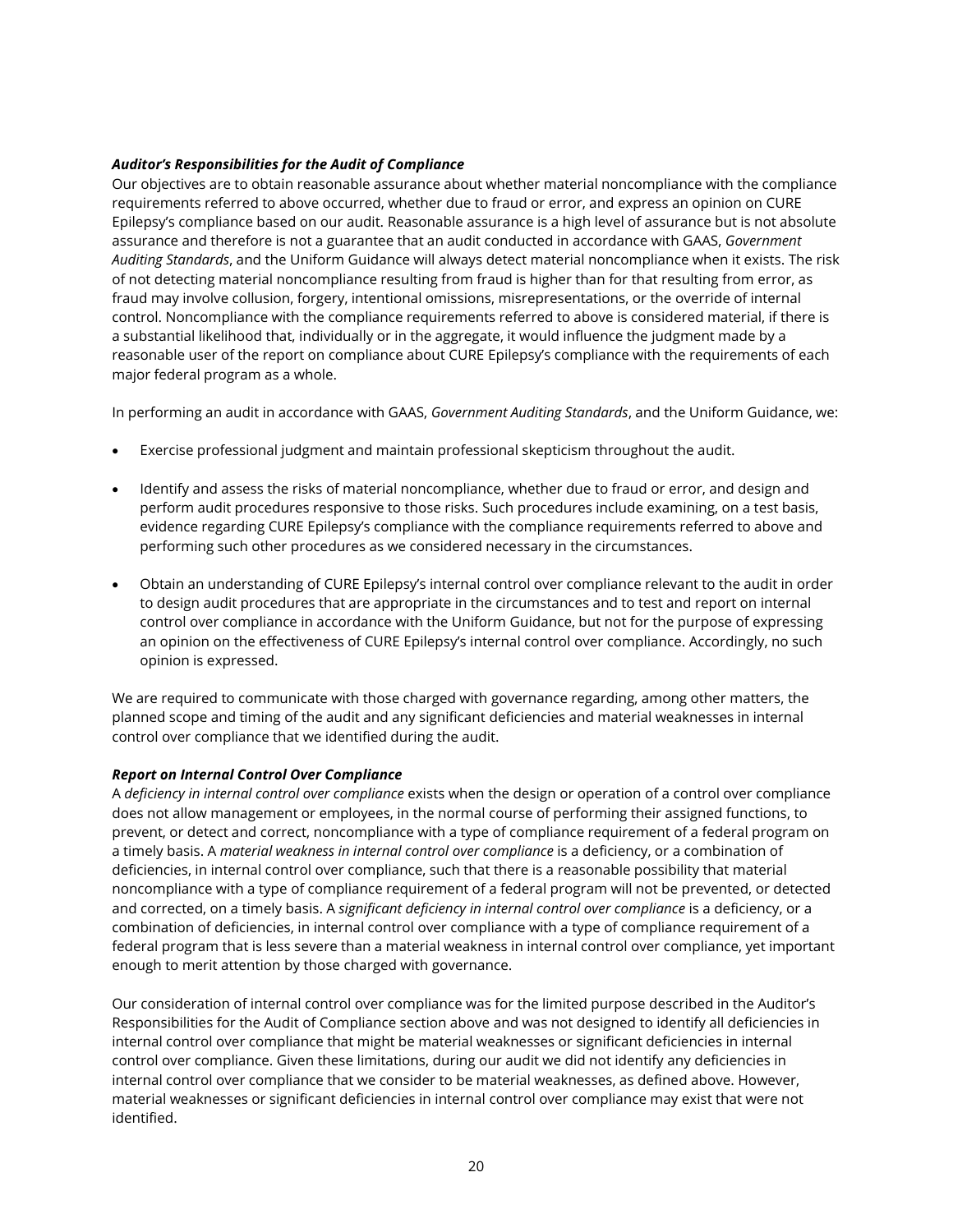Our audit was not designed for the purpose of expressing an opinion on the effectiveness of internal control over compliance. Accordingly, no such opinion is expressed.

The purpose of this report on internal control over compliance is solely to describe the scope of our testing of internal control over compliance and the results of that testing based on the requirements of the Uniform Guidance. Accordingly, this report is not suitable for any other purpose.

fchuson Jambert LLP

Park Ridge, Illinois April 1, 2022